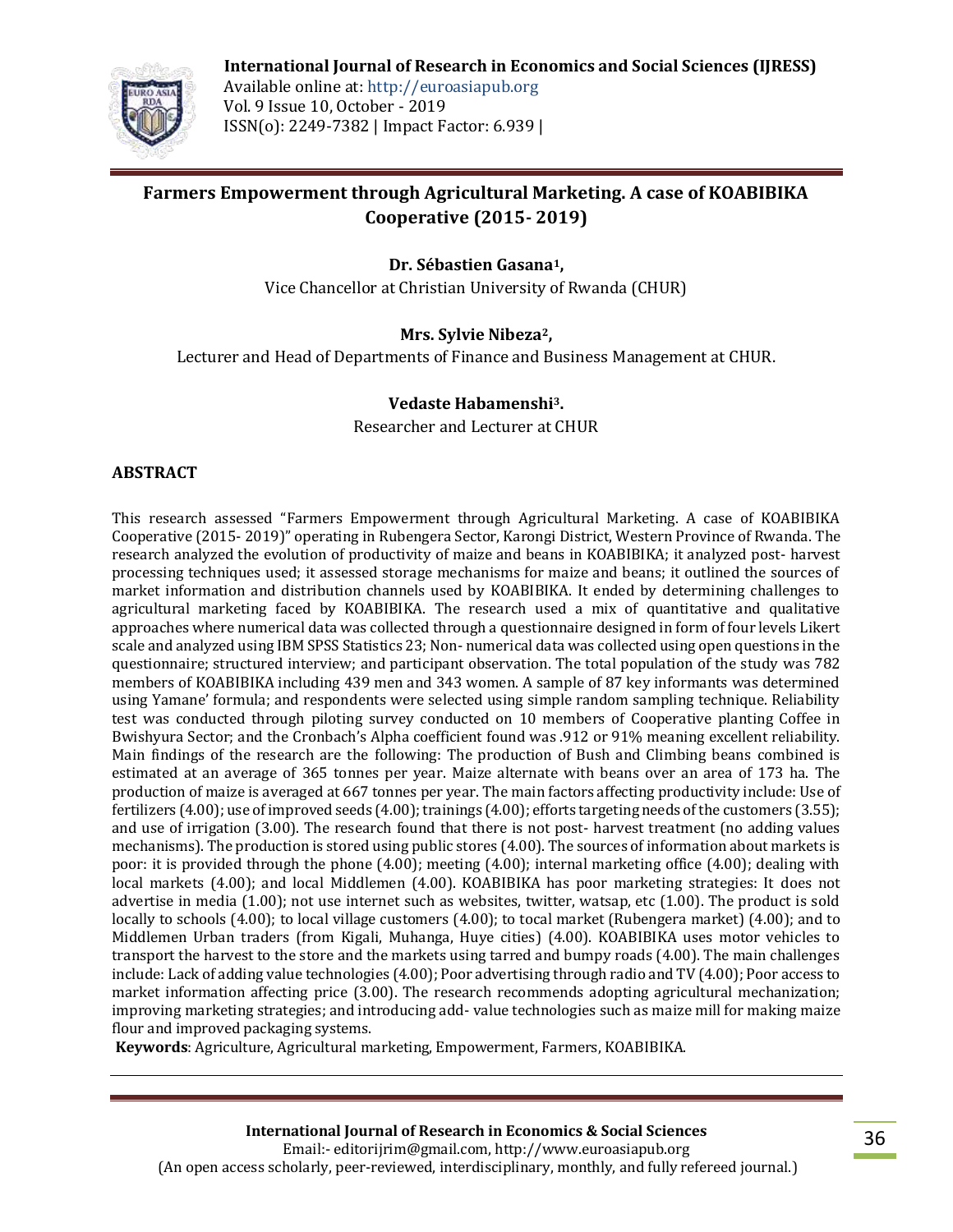### **1. BACKGROUND OF THE STUDY**

According to the National Commission on Agriculture (XII Report, 1976), agricultural marketing is a process which starts with a decision to produce a saleable farm commodity, and it involves all the aspects of market structure or system, both functional and institutional, based on technical and economic considerations, and includes pre- and post-harvest operations, assembling, grading, storage, transportation and distribution (National Commission on Agriculture, 1976).

Kiruthiga et al. (2015) defined Agricultural marketing as consisting of two major concepts namely "agriculture" and "marketing". The first concept agriculture aims at producing the agro food products with the use of natural factors for the welfare of human. It is fully depends on natural processing. The second concept marketing refers to the activities that are done by the business organizations to promote their products and services to their targeted customers. In marketing the targeted customers can be attracted and maintained by creating strong customer values for them in the organization. It is possible through, effective market survey, market trending, better customer service and satisfaction, customer focus and continuous follow up. The concept agricultural marketing includes many activities starts from production process till its retailing. The activities involved are production planning, cropping and harvesting, warehousing, grading, transportation and final distribution. There are varieties of agro products which are produced with dual purpose of domestic consumption as well as exporting. In the chain of agricultural marketing number connecting links such as farmers, suppliers, functionaries, importers, exporters, external beneficiaries and customers are involved (Kiruthiga et al. (2015).

The importance of agricultural marketing include: Breaking the vicious circle of poverty; Optimum utilization of agricultural resources; Enhancing the standard of living; Basis of employment opportunity; Basis of industrial development; Basis of foreign trade; Source of national revenue; and Creating the environment for investment (Kiruthiga et al. (2015).

In the framework of the implementation of the 2020 vision the Government of Rwanda has chosen to make rural development and agricultural transformation, to spearhead the embarking on a new era of a quick and sustainable development (GoR, 2000). The Government of Rwanda has initiated Strategic Plan of Agricultural Transformation (PSTA) - a five year program designed since 2004 with ten strategic axes defined on the basis of the orientations of the National Agricultural Policy. The ten strategic axes of PSTA include: (i) diversification and intensification of crop, animal and aquatic production; (ii) diversification of sources of incomes and rural employments; (iii) link of production with market and integration of agricultural economy within the national and regional economy; (iv) sustainable management of natural resources and particularly of water and soils; (v) organization, mobilization and reinforcement of capacities of producers and professional organizations; (vi) reinforcement of service providers' capacities, privatization and private sector promotion; (vii) creation of a conducive institutional framework for producers' professionalization and agricultural transformation. (viii) creation of a conducive environment, favorable to productive investments and to entrepreneurship and employment development in agribusiness; (ix) redefining the role of MINAGRI and the restructuring of its actions towards the sector program approach within the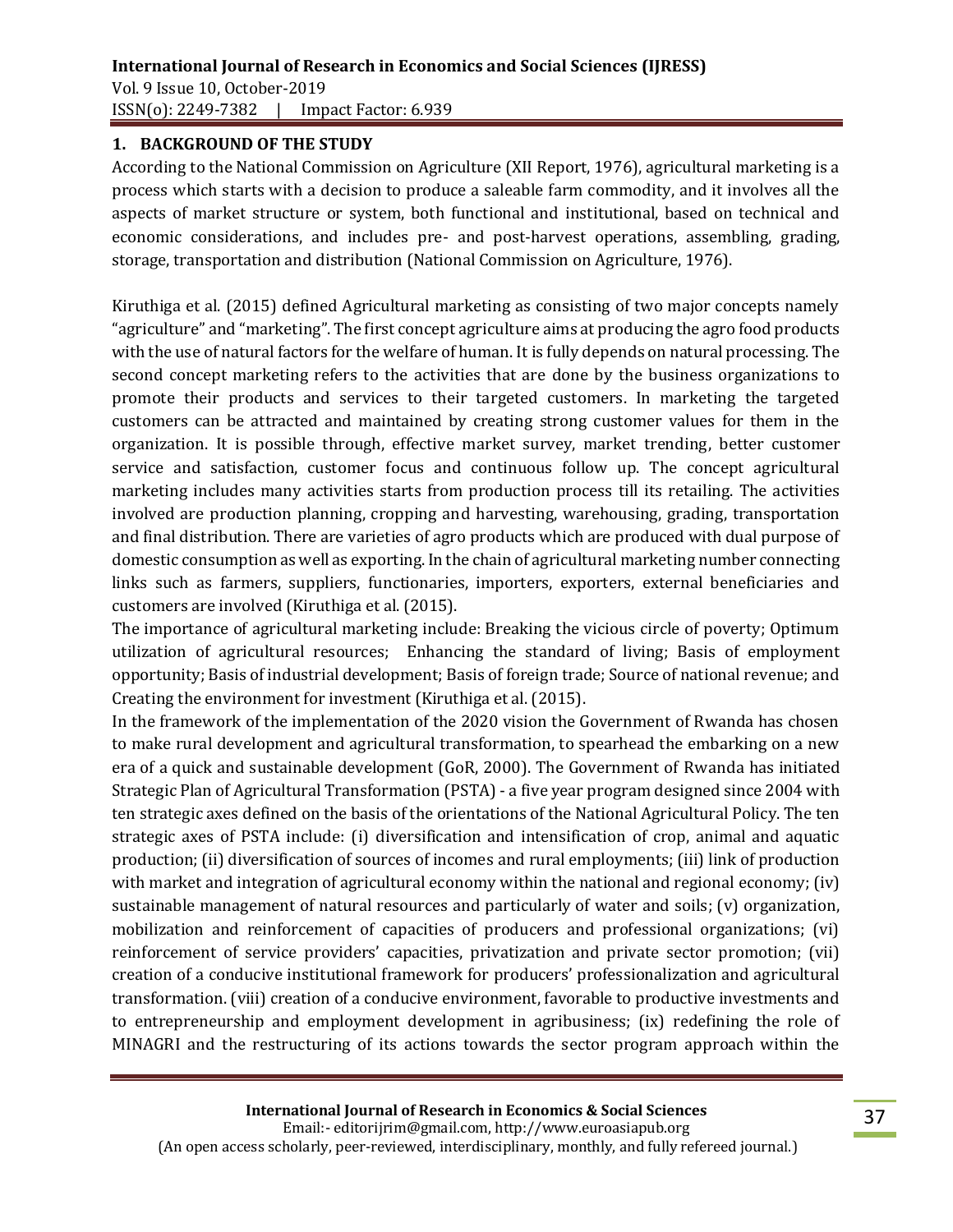Vol. 9 Issue 10, October-2019 ISSN(o): 2249-7382 | Impact Factor: 6.939

decentralization framework; (x) promotion of gender approach and reduction of vulnerability of underprivileged groups (MINAGRI, 2004).

Strategic Plan for the Transformation of Agriculture in Rwanda Phase III (PSTA III) aimed at the intensification and commercialization of the Rwandan agricultural sector will be essential to reduce poverty and drive growth over the next five years. The new economic and poverty reduction strategy, EDPRS II, prioritizes rural development and embraces the sector as a source of jobs and economic transformation. The strategic vision for the next five years is a focus on both increased production of staple crops and livestock products, and greater involvement of the private sector to increase agricultural exports, processing and value addition. Investing in high-value crops while also exploiting the opportunities offered by staple crops is key for the future, facilitating both domestic food security and higher rural incomes.

In the short term, continued rapid food production increases will ensure further reductions in rural poverty and malnutrition. In the medium term, the goal is to move Rwandan agriculture from a largely subsistence sector to a more knowledge-intensive, market-oriented sector, sustaining growth and adding value to products (MINAGRI, 2018).

The Pillar I of revised National Agricultural Policy (NAP) of 2017 (that revised the NAP of 2004) is about "Productivity and Commercialization for Food Security, Nutrition, and Incomes". The pillar aims at enhancing the productive efficiency, preventing crop post-harvest losses, continuing increasing the access and use of good quality of improved seeds and livestock breeds, access to quality fertilizers and farm incomes in the future, facilitating better market linkages. In order to improve productivity, increase production and commercialization, and address the challenge of land fragmentation, the policy aims at developing farmer cooperation and continue encouraging farmers' cooperatives. NAP affirms that strategies need to be directed at improving their knowledge of postharvest treatment of agricultural products, at increasingly using food preservation techniques (e.g. drying, canning, or small-scale processing in both crops and livestock), and at building storage and cooling facilities, as well as community-based seed banks, in order to limit the reliance on external/hybrid and more cost-intensive seeds, which are often unavailable in the qualities desired. For improving farmers' access to markets, NAP is convinced that increased access to markets is important to continue driving farmers' capacity towards high agricultural productivity. The policy is emphasizing the quality of outputs by observing standards that will facilitate all the key players' access to markets domestic, regional and international. The quality will be preserved from the farm through the promotion and implementation of legislation on mechanization, seed, land, fertilizer and pesticide use/management to ensure that correct agricultural practices are enforced. The policy also found that price of agricultural inputs/outputs need to be stabilized in order to sustain farm income in the short, medium and long-term. The price variability of agricultural inputs/outputs affects farm income and subsequently reduce farmers' livelihoods (MINAGRI, 2017).

In addition, in 2007, the Government of Rwanda initiated "Crop Intensification Program" (CIP), a flagship program that aims to achieve food security and improve rural household incomes. CIP operates throughout the country and focuses on increasing the production of six priority crops: Maize, Wheat, Rice, Irish potatoes, Beans and Cassava (Cantore, 2010).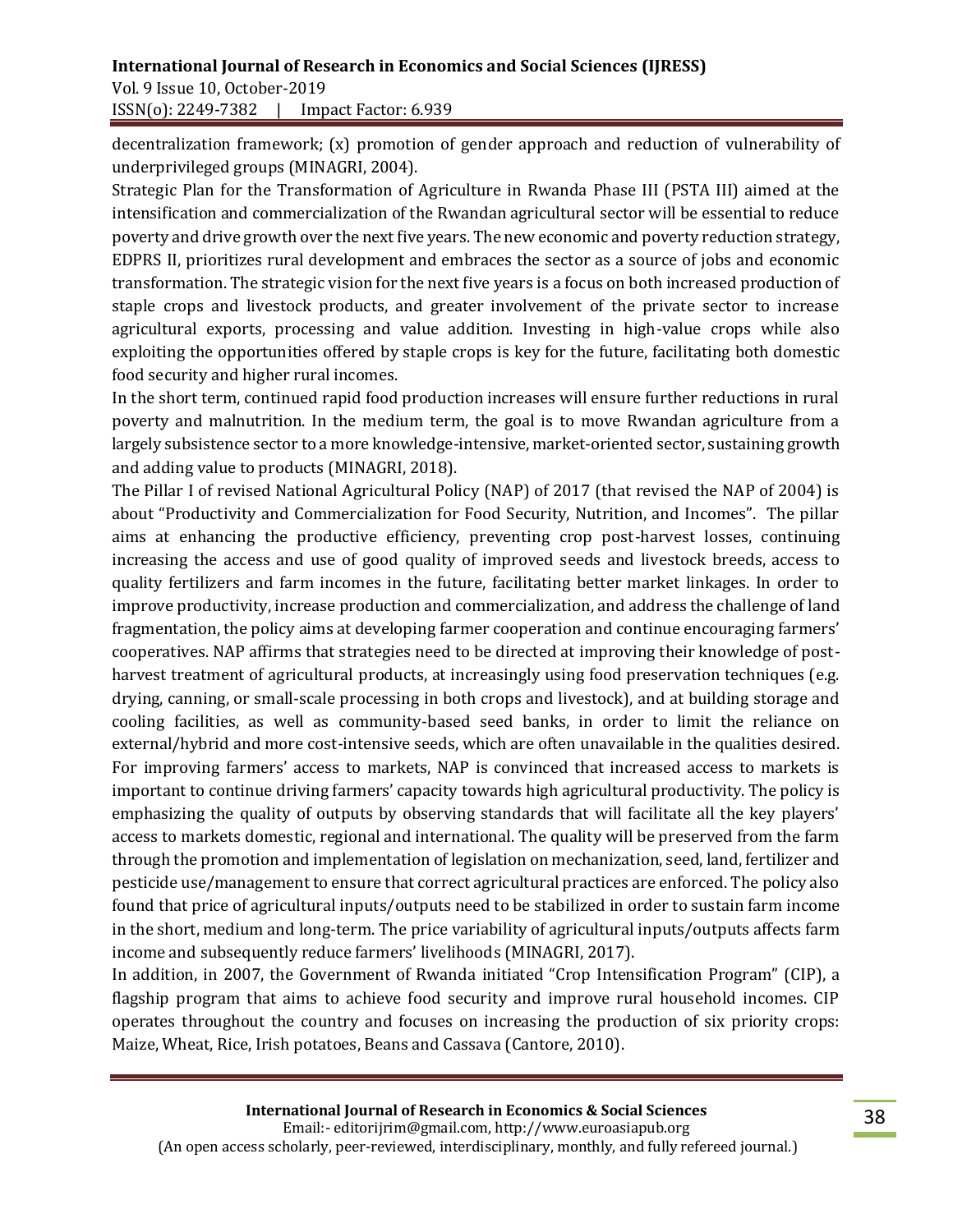#### **International Journal of Research in Economics and Social Sciences (IJRESS)**  Vol. 9 Issue 10, October-2019 ISSN(o): 2249-7382 | Impact Factor: 6.939

For achieving listed targets, the Government of Rwanda promoted farmers cooperatives as a vehicle for the distribution of improved seeds and fertilizers to farmers; to extend training and other capacity building initiatives; providing training on production techniques and post- harvest, as well as literacy training, or business and marketing building workshops. With access to market being one of the most difficult challenges faced by small farmers in Rwanda, the role of co-operatives in helping them to exercise economies of scale is increasingly important. Through co-operatives, farmers can attract traders and institutional buyers, and increase their negotiating power. Cooperatives have also started to emerge in other sectors such as transport or commodity transformation, with people buying trucks and milling machines and starting their own enterprises.

Taking a case study of KOABIBIKA ("**Ko**perative y'**Ab**ahinzi b'**Ib**igori n'**I**bishyimbo b'i **Ka**rongi" (Cooperative of cultivators of Beans and Maize of Karongi)), a farmers' cooperative founded in 2013 and promoting two priority crops: Beans and Maize in Muremera Village, Gitwa Cell, Rubengera Sector, Karongi District in Western Province in Rwanda, the present research aims at assessing how agricultural marketing empowers farmers.

### **2. RESEARCH PROBLEM**

Since 2004, the Ministry of Agriculture and Animal Resources (MINAGRI) has developed and implemented three phases of Strategic Plans for the Transformation of Agriculture (PSTA), the main policy framework for agriculture development in Rwanda aiming at harmonizing the agriculture sector development activities with the national Economic Development and Poverty Reduction Strategies and the Vision 2020. The PSTA 4 is the Strategic Plan for the Agricultural Sector covering the period 2018-2024. The PSTA4 is structured around four core pillars: Enabling Environment and Responsive Institutions; Productive and inclusive markets and value addition; Increased productivity, diversity, Sustainability and Resilience of Agricultural production; Research, innovation and empowerment. The overreaching goal of PSTA4 is the transformation of Rwandan agriculture from a sector characterized by low productivity to a sector using knowledge to increase productivity and investing in value addition and commercialization. This shift is needed to ensure that a reduced agricultural workforce will be able to meet the demand of an increasingly urban population within the context of a resilient and sustainable food system ensuring food and nutrition security for the Rwandan population.

PSTA 4 is aligned to 2030 agenda for Sustainable Development and upholds the principle of "Leaving no one behind" in this transformation process. It is modeled on needs-based solutions for various groups of farmers and ensures that marginal-subsistence farmers are supported with social protection programmes and other measures in terms of skills development to ensure they graduate out of subsistence farming and into jobs along the agricultural value chains and beyond (from onfarm to off-farm job creation).

Despite enormous efforts of the Government in improving Agricultural sector, daily experience and media including Fortune for Africa list a number of challenges faced by Rwanda farmers to add value to their agricultural products: (1) Low quality produce as most production is intended for own family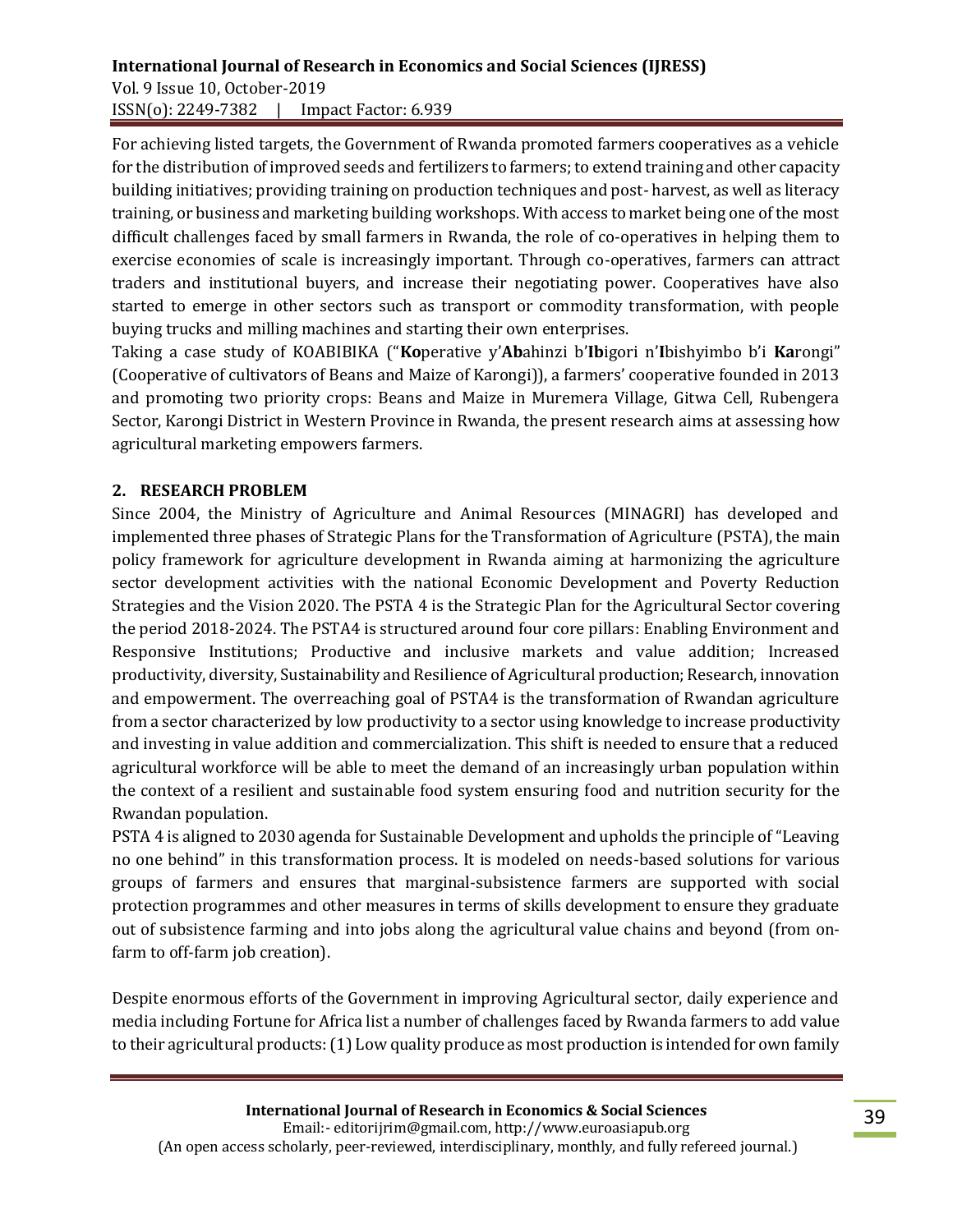# **International Journal of Research in Economics and Social Sciences (IJRESS)**  Vol. 9 Issue 10, October-2019

ISSN(o): 2249-7382 | Impact Factor: 6.939

consumption hence local farmers do not have strong incentives to increase quality; (2) Lack of business skills and entrepreneurship; (3) The rural road infrastructure and transport is not yet fully developed to enable the farmer to promptly get farm input and also transport the farm produce to the market; (4) There is lack of sustainable market and post- harvest management for the small scale farmers in Rwanda; (5) Limited capital to develop the farms and local farmers also do not have easy access to funding from commercial banks; (6) The lasted market information is not readily available to the small scale farmers and this results in the farmers selling at cheap price in order to avoid spoilage of agricultural products; (7) Shortage of fertile land; (8) Lack of knowledge about modern farming methods including irrigation; (10) Lack of necessary equipment to use on the farm during planting, harvesting and value addition; (11) Lack of adequate supporting infrastructure to the sector like cold rooms, advisory services to the small farmers and mechanism for the small farmers to pull resources; (12) Lack of knowledge and financial capacity to handle post-harvest losses, inefficiencies in book-keeping and poor management are some of the main problems still affecting maize farmers; (13) Poor post-harvest handling affects prices of maize produce because when farmers take their produce to clients, they reject it due to its poor grade; (14) lack access to finance, suitable inputs and better cooperative management.

Taking a case study of KOABIBIKA, the present research aims at assessing how agricultural marketing empowers farmers.

# **3. GENERAL OBJECTIVE**

The general objective of the research is to determine the role of agricultural marketing in empowering farmers of KOABIBIKA.

# **4. SPECIFIC OBJECTIVES**

Specific objectives of the research are the following:

- 1) To examine the evolution of productivity of maize and beans in KOABIBIKA.
- 2) To analyze post- harvest processing techniques used in KOABIBIKA.
- 3) To assess storage mechanisms for maize and beans in KOABIBIKA.
- 4) To find out the sources of market information accessed by KOABIBIKA.
- 5) To outline distribution channels used by KOABIBIKA.
- 6) To determine challenges to agricultural marketing faced by KOABIBIKA.

### **7. CONCEPTUAL FRAMEWORK**

This research inspired from the research of Chokera et al. (2014) on the role of agricultural marketing on empowering rural farmers in Masvingo Province in Zimbabwe. Using the same variables as those used by Chokera et al., the research paradigm for this research can be schematized as the following figure 1.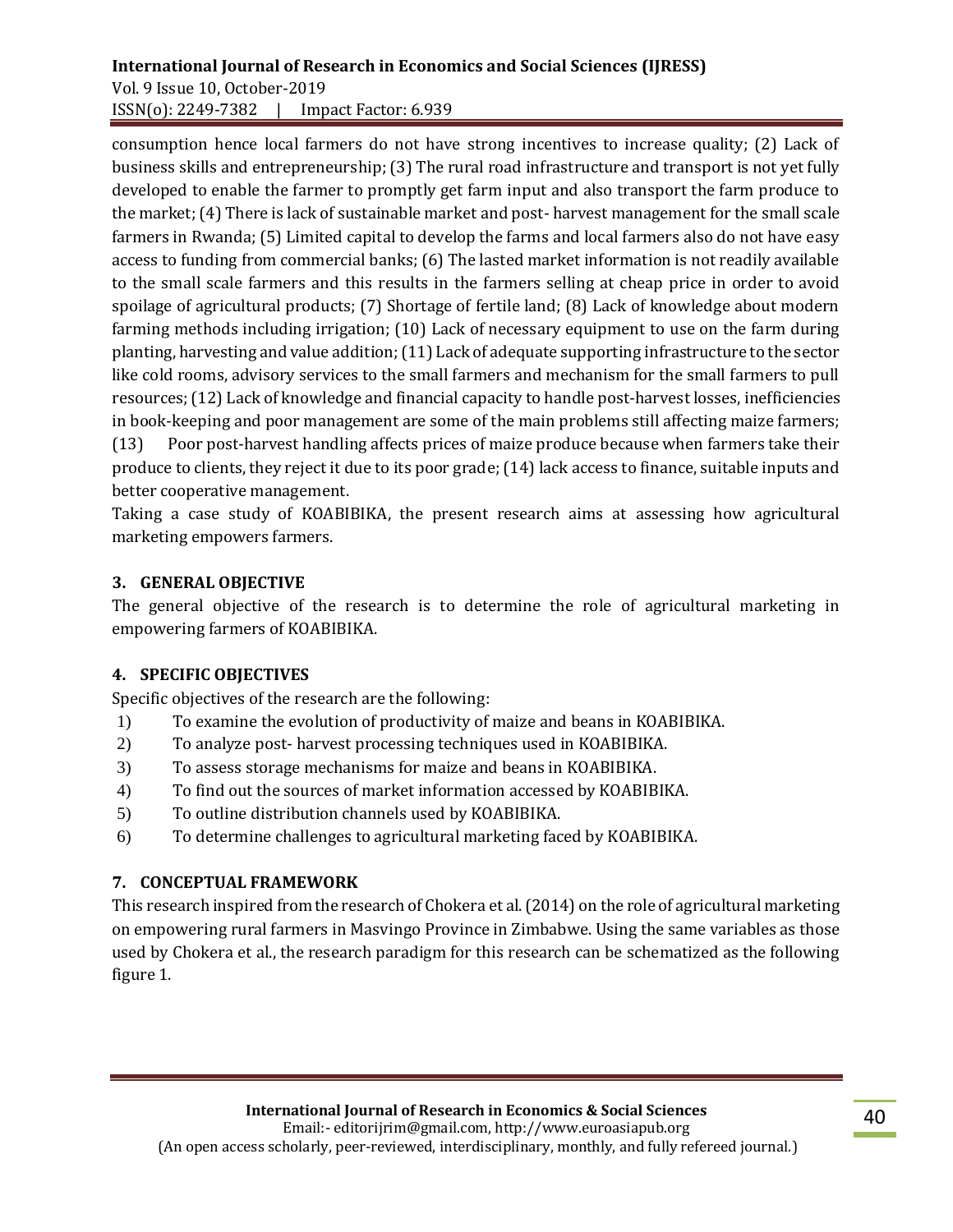**International Journal of Research in Economics and Social Sciences (IJRESS)**  Vol. 9 Issue 10, October-2019 ISSN(o): 2249-7382 | Impact Factor: 6.939



**Figure 1: Research framework**

Source: Author, 2019.

#### **8. LITERATURE REVIEW**

#### **8.1. Types of cooperatives in Rwanda**

According to RCA (2019), cooperative Organizations may carry out activities in all sectors of economic and social life, and they are divided into the following categories:

- 1) Production Cooperative Organizations;
- 2) Commercial and Consumer cooperative Organizations;
- 3) Savings and Credit Cooperative organizations;
- 4) Services Cooperative Organizations;
- 5) Multipurpose Cooperative Organizations.

#### **8.2. Cooperative Structure**

According to RCA (2019), cooperative organizations may constitute among themselves unions, federations and confederation for the better management of their property and the defense of their common interests.

1) Primary cooperatives

This is a primary basic type of a cooperative where members voluntarily decide to gather their thoughts, strengths and assets with the common purpose of maximizing profit through providing any activity.

2) Unions

Three or more primary cooperatives may join together to form a cooperative Union. Such a Cooperative Organization shall be referred to as a secondary Cooperative Organization. Only primary Cooperative Organizations may be members of a cooperative union. No primary Cooperative Organization shall be a member of two cooperative unions at the same time. Cooperative union bylaws shall provide for a delegate representation and the mode of voting in a General Assembly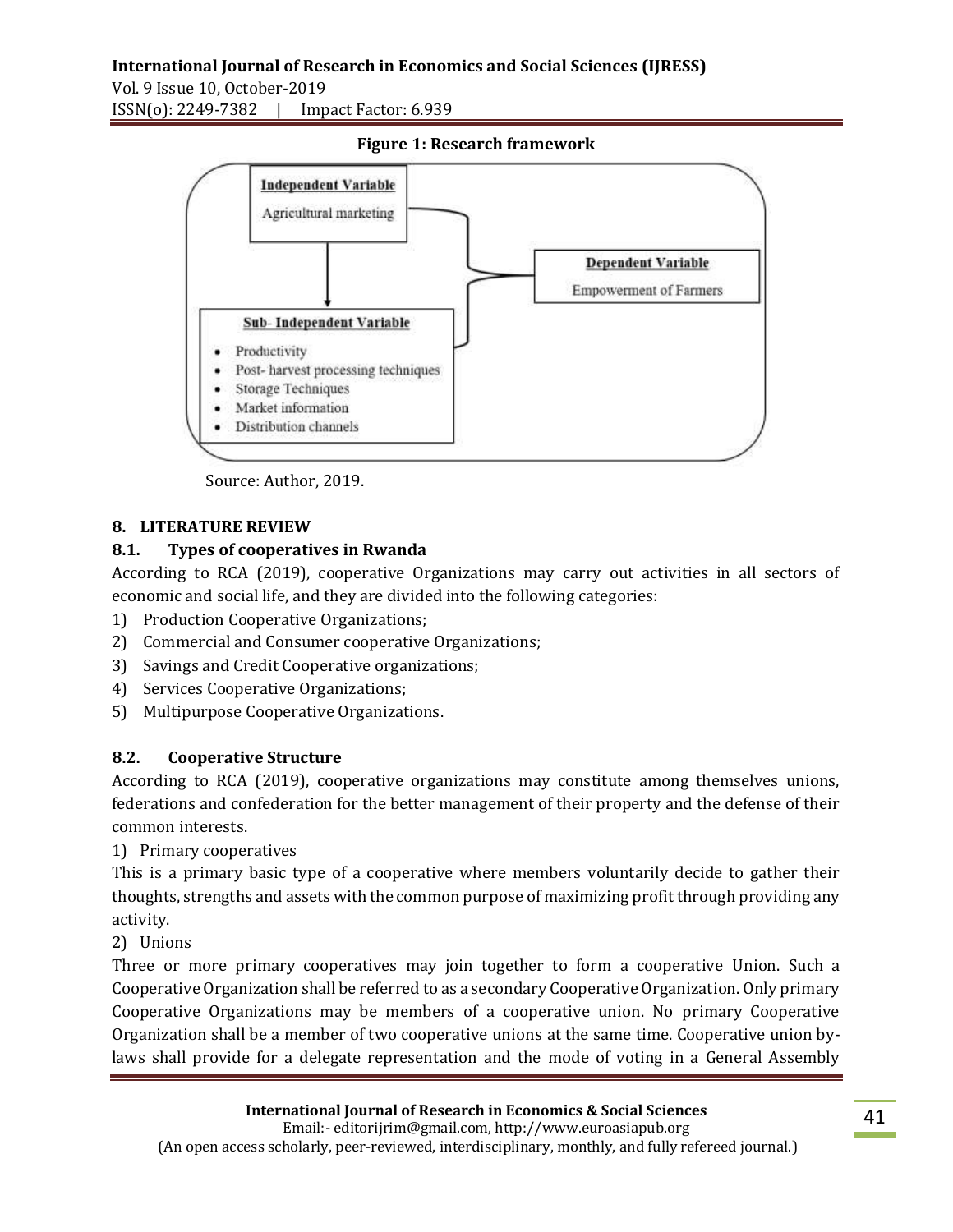Vol. 9 Issue 10, October-2019 ISSN(o): 2249-7382 | Impact Factor: 6.939

meeting. A cooperative union may carry out complementary economic and service activities to those of its affiliates.

3) Federation

Three or more cooperative unions may join together to form a cooperative Federation at national level. Such a cooperative federation shall be referred to as a tertiary cooperative organization.

4) Confederation

Three or more cooperative federations may join together to form a cooperative confederation at the national level.

### **8.3. Cooperative principles**

RCA (2019) lists the following cooperative principles:

- 1) Voluntary and Open Membership
- 2) Democratic Member Control
- 3) Member Economic Participation
- 4) Autonomy and Independence
- 5) Education, Training and Information
- 6) Cooperation Among Cooperatives
- 7) Concern for Community

### **8.4. Cooperative registration process**

Figure 2: Cooperative registering process



 Source: RCA (2019) [retrieved from] [http://www.rca.gov.rw/fr/shortcut/cooperative](http://www.rca.gov.rw/fr/shortcut/cooperative-%20%20%20%20%20registation)[registation.](http://www.rca.gov.rw/fr/shortcut/cooperative-%20%20%20%20%20registation)

#### **International Journal of Research in Economics & Social Sciences**

 Email:- editorijrim@gmail.com, http://www.euroasiapub.org (An open access scholarly, peer-reviewed, interdisciplinary, monthly, and fully refereed journal.)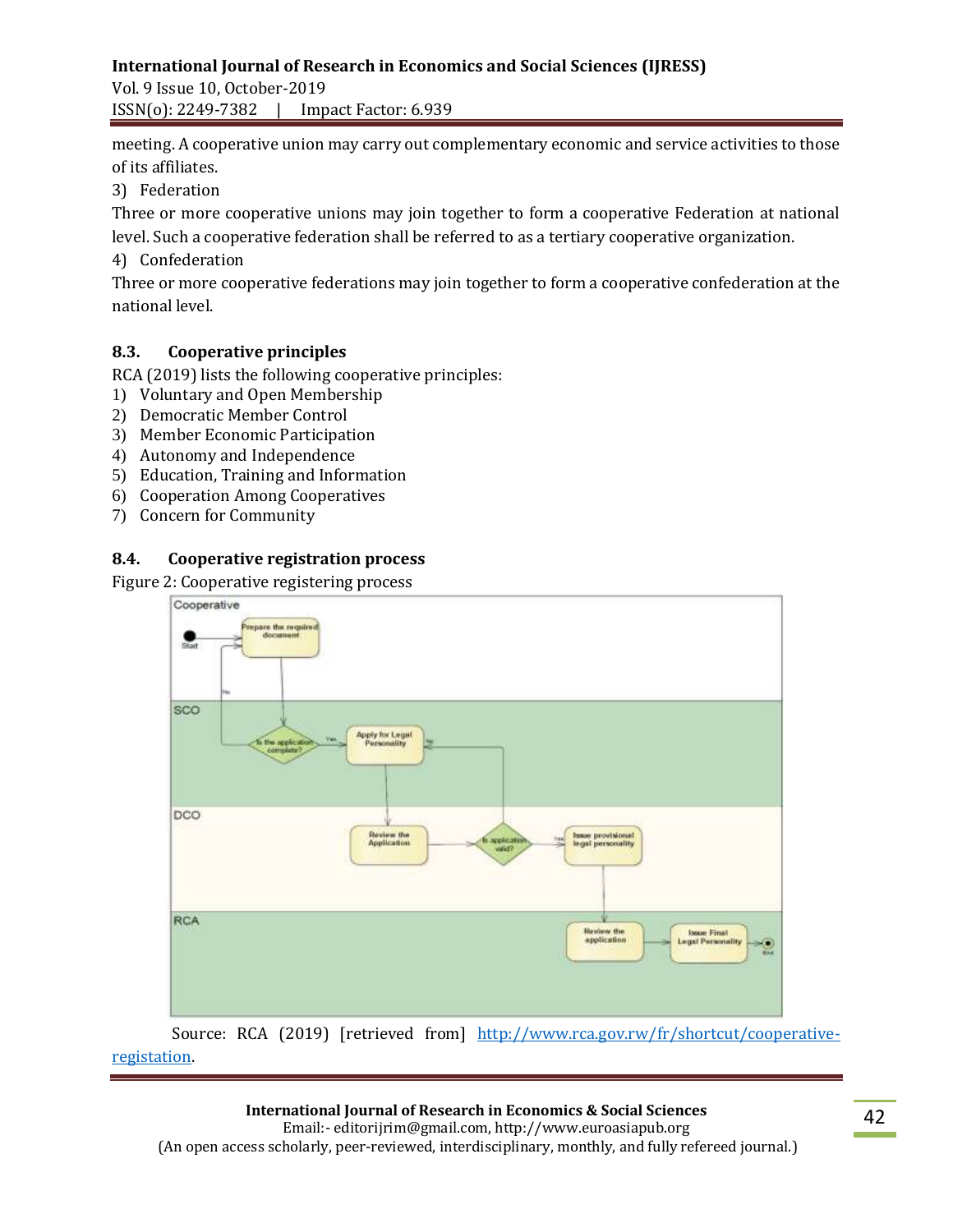Vol. 9 Issue 10, October-2019 ISSN(o): 2249-7382 | Impact Factor: 6.939

The figure 2 above shows that Cooperative registration process comprises the following steps:

- Step 1: Cooperative apply for legal personality at sector level.
- Step 2: Sector Cooperative Officer (SCO) assesses the application and may decide to visit the cooperative. The sector has 7 days to approve the application.
- Step 3: Once approved, the application is moved to the district. The District Cooperative Officer (DCO) assesses (review) the application. If approved, provisional legal personality is issued. The district has 15 days to approve, request further information, or reject the application.
- Step 4: After district approval, the application is moved to RCA.
- Step 5: RCA request approval from BNR in case of SACCO's application
- Step 6: If RCA approve, legal personality is provided, otherwise the application is sent back for rectification. In case of rejection, comment might be provided.

According to RCA (2019), the documents required for applying for the registration of a Cooperative in Rwanda include:

- 1) Constituent general assembly resolution
- 2) List of cooperative leaders (board members, supervisory committee, credit committee in case of SACCO)
- 3) List of cooperative members
- 4) Articles of Association
- 5) Internal regulations
- 6) Proof of payment for registration fees
- 7) Oath of leaders

# **8.5. Current situation of Cooperatives in Rwanda**

Cooperatives in Rwanda are dominated by agriculture (27.5%); livestock (18.37%); trading (13.42%); and service activities (10.09%). The cooperatives in these economic activities totalize Share capital of 19,191,111,839 Frw over a total share capital of 29,662,021,319 Frw for all primary cooperatives operating in Rwanda. The table 1 below outlines details on current situation of cooperatives in Rwanda.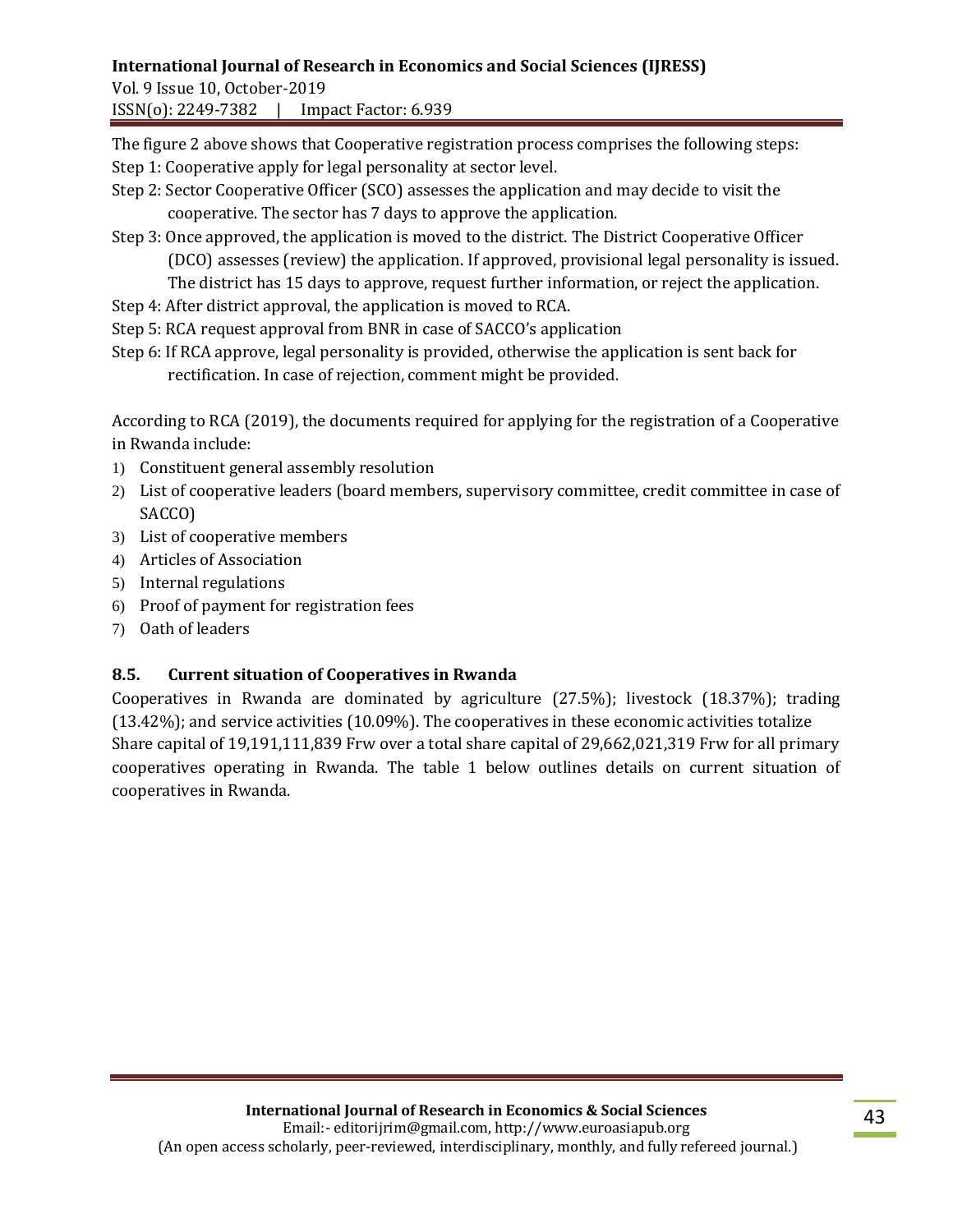| Table 1: Distribution of Cooperatives according to economic activity at national level |                     |       |            |      |         |      |              |                      |  |
|----------------------------------------------------------------------------------------|---------------------|-------|------------|------|---------|------|--------------|----------------------|--|
| Economic                                                                               | <b>No. of Coops</b> |       | Membership |      |         |      |              |                      |  |
| <b>Activity</b>                                                                        |                     |       |            |      |         |      | <b>Total</b> | <b>Share Capital</b> |  |
|                                                                                        | No.                 | $\%$  | M          | $\%$ | F       | $\%$ |              |                      |  |
| Agriculture                                                                            | 2433                | 27.05 | 179510     | 60   | 118486  | 40   | 297996       | 4,878,078,148        |  |
| Livestock                                                                              | 1652                | 18.37 | 46834      | 51   | 44923   | 49   | 91757        | 3,991,748,925        |  |
| Trading                                                                                | 1207                | 13.42 | 29507      | 53   | 26609   | 47   | 56116        | 8,310,857,882        |  |
| Service                                                                                | 908                 | 10.09 | 23077      | 63   | 13534   | 37   | 36611        | 2,010,426,884        |  |
| Transport                                                                              | 542                 | 6.03  | 21912      | 89   | 2731    | 11   | 24643        | 1,764,398,500        |  |
| Handicraft                                                                             | 979                 | 11    | 14113      | 47   | 16179   | 53   | 30292        | 1,894,282,580        |  |
| Transformation                                                                         | 98                  | 1.1   | 3920       | 60   | 2648    | 40   | 6568         | 745,505,500          |  |
| Mining                                                                                 | 121                 | 1.34  | 1971       | 80   | 500     | 20   | 2471         | 602,246,100          |  |
| Fishing                                                                                | 94                  | 1.04  | 3540       | 77   | 1080    | 23   | 4620         | 162,422,000          |  |
| Housing                                                                                | 160                 | 1.78  | 4930       | 71   | 2053    | 29   | 6983         | 4,803,614,000        |  |
| <b>Other</b>                                                                           | 498                 | 5.54  | 5096       | 63   | 3047    | 37   | 8143         | 498,431,800          |  |
| <b>Sub Total</b>                                                                       | 8391                | 93.3  | 334410     | 59   | 231790  | 41   | 566200       | 29,662,021,319       |  |
| <b>SACCOs</b>                                                                          | 448                 | 5.    | 1795295    | 55   | 1455096 | 45   | 3250391      | 14,403,218,733       |  |
| Unions                                                                                 | 141                 | 1.57  |            |      |         |      |              | 193,166,100          |  |
| Federations                                                                            | 15                  | 0.17  |            |      |         |      |              | 61,020,000           |  |
| <b>Grand Total</b>                                                                     | 8995                | 100   | 2129705    | 56   | 1686886 | 44   | 3816591      | 44,319,426,152       |  |

| Table 1: Distribution of Cooperatives according to economic activity at national level |  |  |
|----------------------------------------------------------------------------------------|--|--|
|                                                                                        |  |  |

Source: RCA. (2018). Statistics on Cooperatives in Rwanda, Kigali.

#### **8.6. Theoretical review: Theory of Marketing Mix 4Ps**

Marketing mix consists of a combination of factors that can be controlled by a company to influence consumers to purchase its products. Dominici (2009) described 4 Ps of marketing mix created by E. Jerome McCarthy in the 1960s: Product, Price, Place and Promotion.

#### **Product**

A product is an item that is built or produced to satisfy the needs of a certain group of people. The product can be intangible or tangible as it can be in the form of services or goods. The seller must ensure to have the right type of product that is in demand for the market.

So during the product development phase, the marketer must do an extensive research on the life cycle of the product that they are creating. A product has a certain life cycle that includes the growth phase, the maturity phase, and the sales decline phase. It is important for marketers to reinvent their products to stimulate more demand once it reaches the sales decline phase.

#### **Price**

The price of the product is basically the amount that a customer pays for to enjoy it. Price is a very important component of the marketing mix definition. It is also a very important component of a marketing plan as it determines the firm's profit and survival. Adjusting the price of the product has a big impact on the entire marketing strategy as well as greatly affecting the sales and demand of the product. Consequently, prices too high will make the costs outweigh the benefits in customers eyes, and they will therefore value their money over your product.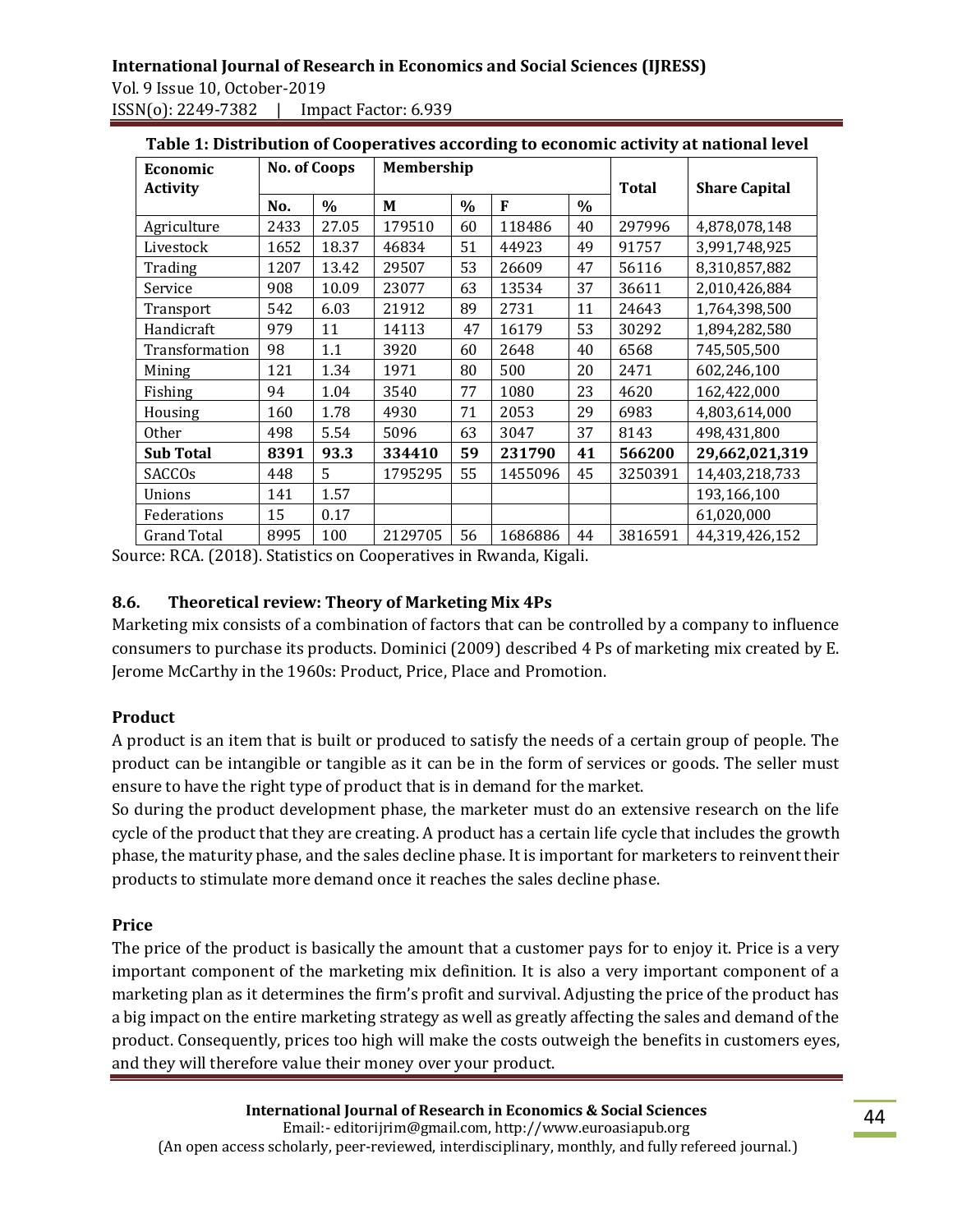### **Place**

Placement or distribution is a very important part of the product mix definition. The marketer has to position and distribute the product in a place that is accessible to potential buyers. This comes with a deep understanding of the target market. Understand them inside out and the marketer will discover the most efficient positioning and distribution channels that directly speak with the market.

### **Promotion**

Promotion is a very important component of marketing as it can boost brand recognition and sales. Promotion is comprised of various elements like: sales organization; public relations; advertising; and sales promotion. Advertising typically covers communication methods that are paid for like television advertisements, radio commercials, print media, and internet advertisements. Public relations, on the other hand, are communications that are typically not paid for. This includes press releases, exhibitions, sponsorship deals, seminars, conferences, and events. Word of mouth is also a type of product promotion.

The 4Ps can be summarized as by the following figure 2 below.



**Figure 3: Marketing Mix 4Ps**

Source: Author's computation of marketing 4Ps created by E. Jerome McCarthy in the 1960s.

#### **8.7. Empirical review**

Mbagwu and Benson (2018) assessed the challenges of meeting information needs of rural farmers through internet-based services: experiences from developing countries in Africa. The research list the following types of information that can be provided to rural farmers through internet based information service namely: (1) Market information by which rural farmers could be able to know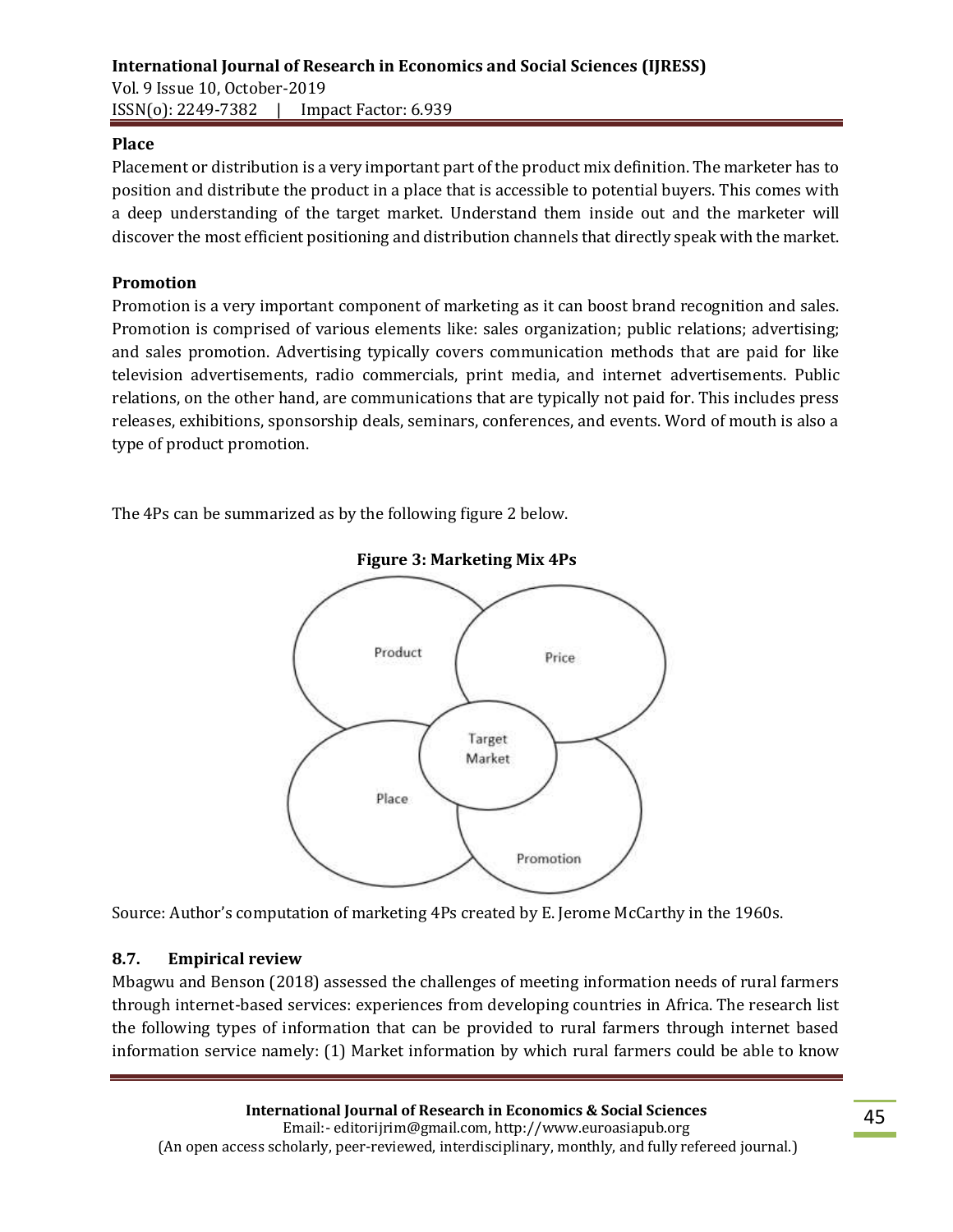# **International Journal of Research in Economics and Social Sciences (IJRESS)**  Vol. 9 Issue 10, October-2019

ISSN(o): 2249-7382 | Impact Factor: 6.939

where to get farm machineries and where to sell agricultural products. In fact, as rightly noted by Magesa, Michael & Ko (2014), due to lack of market information, farmers are failing to negotiate better on the prices of their produces and thus are paid a little. (2) Price information: As noted by Mittal and Mehar (2012), price information has an impact by improving the bargaining capability of farmers with traders, better price realization and reduction in arbitrage, wastage or spoilage. (3) Information on credit facilities: rural farmers need information on how to access credits facilities from financial institution in order to improve and enhance agricultural productivity. (4) Pest control information: Farmers in the rural areas need information on pest control methods. Access to timely and relevant information in pest control will contribute significantly to agricultural developments in developing countries.

(5) Fertilizer sale points: In as much as fertilizer is required by farmers in rural areas in order to improve agricultural productivity, it is imperative that farmers should be provided with information relating to fertilizer sale point.

Challenges to meeting information needs of rural farmers through internet based services outlined by Mbagwu and Benson (2018) include: lack of ICT infrastructures through which internet-based service can be provided and accessed; low level of interest in utilizing agricultural information among rural farmers; inadequate knowledge of rural farmers agricultural information needs; low level of ICT literacy (Lamptey, Sambo & Hassan, 2016); non-existence of information providing agency in rural areas; and Non-existence of agricultural advisory services in libraries.

Mbagwu and Benson (2018) recommend: Improving on the strength of internet connectivity (Haruna & Baba, 2017); Creating of online farmers' discussion forum where social media platform like Whatsapp and Facebook can be used to create Online Discussion Forums (ODF) for rural farmers through which their information needs can be satisfied at a minimal costs; Organizing of ICT and agricultural information literacy for rural farmers; Carrying out research to ascertain rural farmers' agricultural information needs; Repackaging of information using social media platform; Provision of online agricultural advisory and consultancy services.

Chokera et al. (2014) assessed the role of agricultural marketing on empowering rural farmers in Masvingo Province in Zimbabwe. The data was gathered from 361 respondents being farmers specializing in the production of maize, groundnuts, small grain crops and vegetables, extension officers, bursars of boarding schools, churches and hospitals as well as supermarkets owners using in-depth interviews and focus group discussions. The research assessed the target market; quality of produce, storage, transportation, access to information, and packaging of produce. The main findings of the research are the following:

Concerning the current target markets for rural farmers in Masvingo province, the research found that urban traders, the Grain Marketing Board (GMB), local village customers, boarding schools, hospitals and some churches are the leading markets for rural farmers in Masvingo province. That urban traders are the leading buyers of produce in their districts and the farmers expressed concern on these traders as they buy at throw-away prices leaving the farmers impoverished and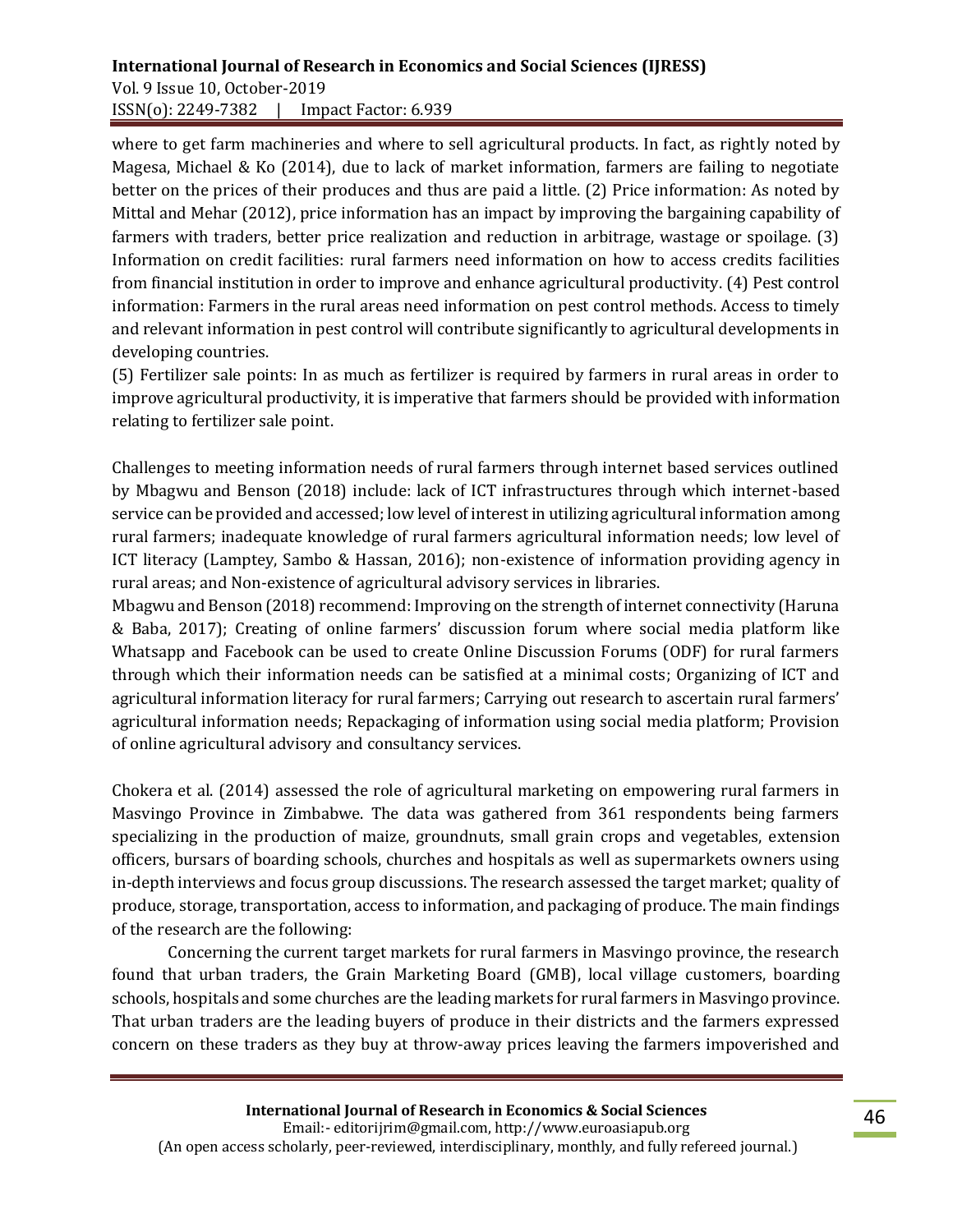### **International Journal of Research in Economics and Social Sciences (IJRESS)**  Vol. 9 Issue 10, October-2019 ISSN(o): 2249-7382 | Impact Factor: 6.939

that the farmers will not be able to meet the daily farm operations cost. Local village customers were mentioned as buying at competitive prices but the problem is that they buy in small quantities hence the farmers will sometimes resort to barter exchange in which they exchange a bucket of maize for either a 2kg packet of sugar, 2 bars of soaps and sometimes with clothes. Farmers also concurred that the Grain Marketing Board (GMB) buys at competitive rates but the national grain buyer delays in making payment to the farmers who will sometimes resort to selling to the urban traders who buy at cash basis but at a low price. Boarding schools, hospitals and supermarkets were mentioned as profitable markets, however, these institutions buy at a supplementary basis as they also produce some of the products like vegetables and maize hence they buy on an occasional basis. Supermarkets and foreign markets are the potential lucrative buyers capable of transforming the livelihoods of rural farmers if a proper marketing system is created for these farmers.

Concerning the quality of produce, the research found that quality is a major factor of concern especially to the rural farmers. In fact, the quality of produce from the rural farmers is low compared to the quality of produce from the large scale commercial farmers as majority of the rural farmers rely on retained seeds which do not yield large grains in the case of cereal products. Moreover, poor quality of produce can also occur as a result of little education on the part of many farmers who may not understand instructions especially on chemical application hence product quality will be poor from over - chemical application or under - chemical application. Moreover, researchers also argue that farmers in Masvingo need to improve on storage facilities if they can produce quality products as majority of the farmers are still relying on the outdated storage methods, hence the need for these farmers to form co-operatives so that they can pool resources to build modern storage facilities for the crops.

Concerning storage of produce, the research found that farmers in Masvingo province face difficulties in storing produce after harvest. Crops such as maize are stored in primitive granaries called 'Tsapi' or 'Huze' where the commodity is vulnerable to rodents also known as 'zvipfukuto' in vernacular language and this considerably affects the quality of the maize.

The absence of modern storage facilities will result in the commodity fetching low grades and the final price of the product will be very low. Absence of proper storage facilities also means that the farmer cannot store the commodity to resell in the off season at competitive prices hence farmers are forced to sell produce at disposal price as a means to avoid loss of value through perishability.

Concerning transportation, most roads in Masvingo province are not tarred and this creates challenges to farmers in the rural communities as very few transporters ply the dusty and bumpy roads. The few transporters that sacrifice to ply these routes charge prices that are beyond the reach of many farmers thus farmers are forced to sell produce to the local buyers who buy at below market price.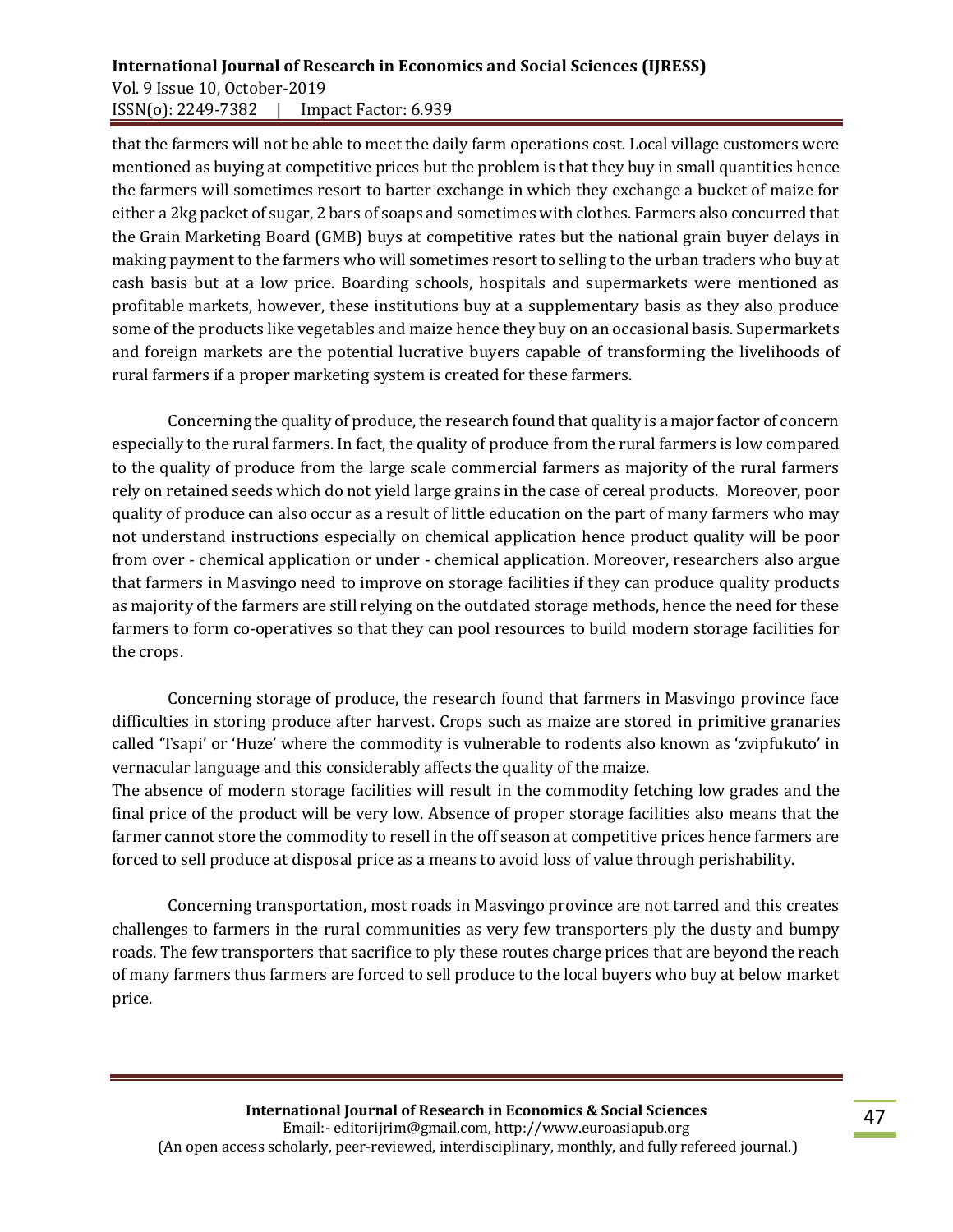### **International Journal of Research in Economics and Social Sciences (IJRESS)**  Vol. 9 Issue 10, October-2019 ISSN(o): 2249-7382 | Impact Factor: 6.939

On access to market information, the research found that rural farmers in Zimbabwe particularly those in Masvingo have acute problems in receiving agricultural information. In Zimbabwe the usual sources of agricultural information include the Zimbabwe Broadcasting Corporation's Murimi waNahsi (Umlimi wa Namhla), which features mainly in the Zimbabwe Television around 7pm on every Thursday and sometimes through the national radio station (Radio Zimbabwe), farm magazines and publicity news. Because the rural farmers live in remote parts of the country where there is no electricity, they have limited access to the national programs on agricultural information.

Concerning packaging of agricultural products, the research states that packaging is among the factors that threaten the success of rural farmers in marketing agricultural produce. Packaging plays a crucial role especially to the rural farmer who desperately needs protection of agricultural produce. While packaging plays an important role in the marketing of the agricultural produce such as cereal crops, oil crops, small grains crops, maize, and groundnuts, among others, most farmers in Masvingo do not afford the cost of buying the 50kg bags for carrying maize, groundnuts and small grains. These farmers end up using whatever bags they come across just to cover and facilitate carriage and this affects the quality of the crops resulting in the loss on the part of the farmer as crops will be sold at a reduced price.

#### **The challenges faced by the farmers in Masvingo province outlined by the study are:**

Challenges related to production including late distribution of inputs from the grain marketing Board (GMB) and other farmer support groups, poor rainfall distribution, changes in climatic conditions, shortage of arable land as the chief constraints that affects productivity. The farmers stated that the challenges affect both the quantity and quality of produce thus products will not sell at competitive prices.

Challenges relating to distribution including poor road networks, where majority of the roads in the communal areas are dusty, bumpy, poor bridges and being in a state of disrepair was stated as the greatest challenge affecting transportation of produce to the desired markets.

Challenges relating to pricing include lack of market information as the chief challenge facing rural farmers leading to a situation where products are sold at throw- away prices. The reason advanced for this challenge is that farmers in rural areas especially in Masvingo suffer from lack of electricity and remain disconnected from programs that provide information support to farmers.

Challenges relating to promoting agricultural products include farmers lack knowledge about modern methods of promoting products and also that the farmers do not afford the cost of communication tools like radio, newspaper, television and transport advertising. One respondent said, " *To tell the truth farmers know nothing about the means of creating awareness for their produce.*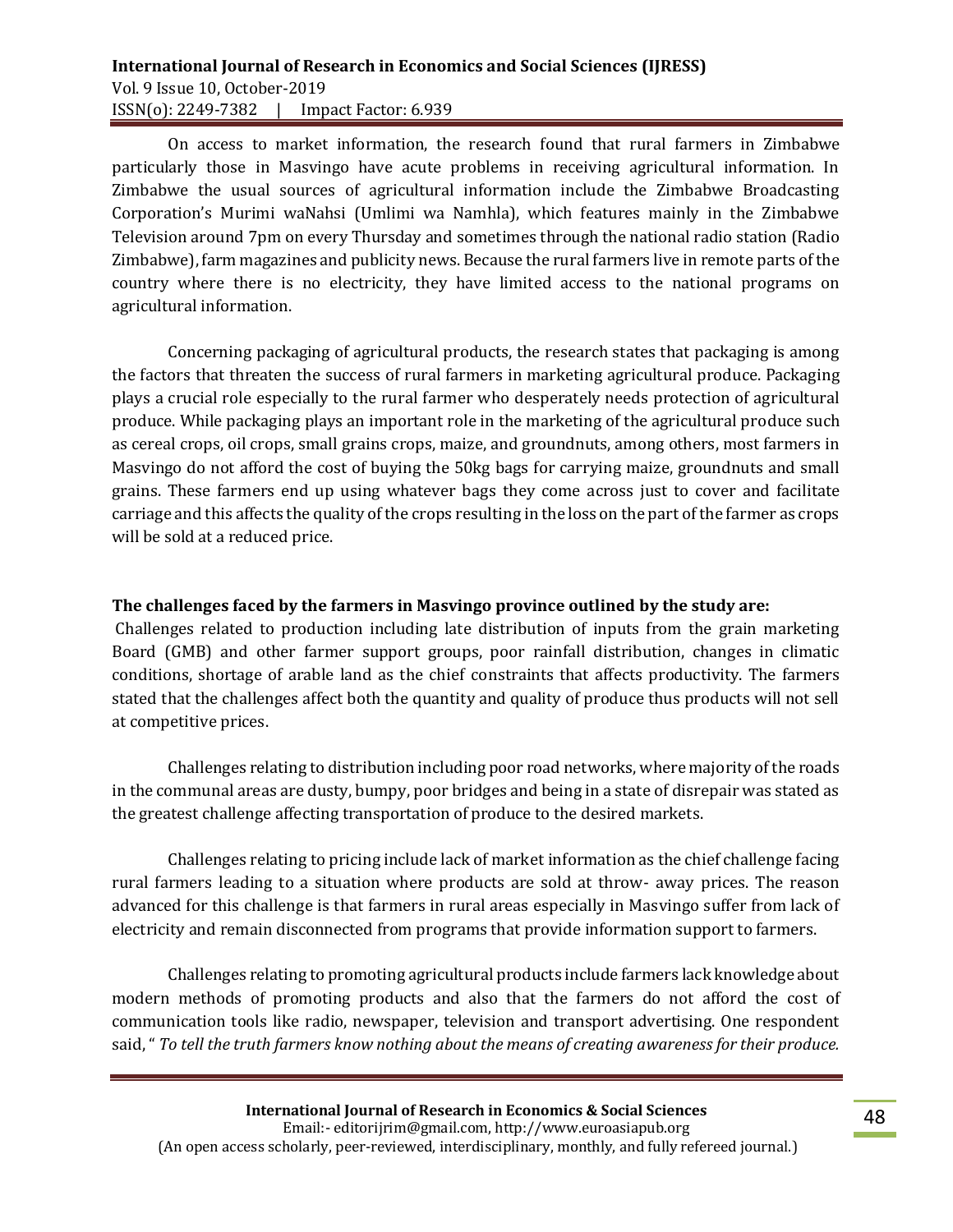*Farmers only know the traditional word of mouth advertising which works well with village customers within a radius of 15 kilometres. We extension officers have to do more on educating these farmers on how best they can advertise their products to increase sales*"

Kiruthiga et al. (2015) outlined problems in agricultural marketing in developing countries. The research focused on product quality; market Information; product quantity; functionaries participation; transport; and storage. About product quality, the research found that many of the farmers are not aware of the need for quality seeds and fertilizers. The poor quality seeds and fertilizers used in land will result in poor product quality. About market information, the research found that the literacy rate of farmers in developing countries are comparably low than the developed countries.

The farmers of developing countries may not have the updated knowledge of the market trend and activities. Hence they may unable to achieve the real price of their product. Concerning product quantity, the research found that in some places improper measuring of products are still in practice. This will result in loss for the farmers at the time of buying or selling of agro produce. About functionaries participation, the research found that the functionaries in the marketing process hold a major share of profit in the form of commission: functionaries refer to agents/agencies involved in effective discharging of all activities and services called marketing functions including producers, traders, commission agents, processors, importer, exporters, facilitators and consumers. Concerning transport facility, the research found that rural areas lack transport facilities; many of the rural areas don't have proper road facility. This creates barrier in transporting the agro produce to the market place. The research found also inadequate storage facility that may lead to unwanted wastage of products (Kiruthiga et al. 2015).

Kiruthiga et al. (2015) provided remedial measures to listed challenges. Proposed remedies include: (i) Make arrangement for education and awareness program for rural farmers in order to improve their knowledge in improving agro produce and its marketing process. These programmes will help to educate the farmers in usage of quality inputs, online help for productivity improvement. (ii) Implement the rural development program in fast track to develop the infrastructural facilities such as road facility, communication facility, and electricity in rural areas. This will help for easy transportation of agro produce to the market place. (iii) Creation of direct contact network between the farmers and customers will help in reduce the so much functionaries involvement and also to reduce the unnecessary brokerage or commission to the functionaries. This may increase the profit of the farmers. This can be possible by creating local outlets in villages. (iv) To provide subsidized power supply and loans to the farmers as the expenses towards power consumption takes considerable amount of investments.

Karani and Wanjohi (2017) analyzed factors influencing marketing of agricultural produce among small-scale farmers using a case of sorhgum in Giaki location, Meru County Kenya. The study assessed the influence of middlemen in the market, road infrastructure, and access to marketing information,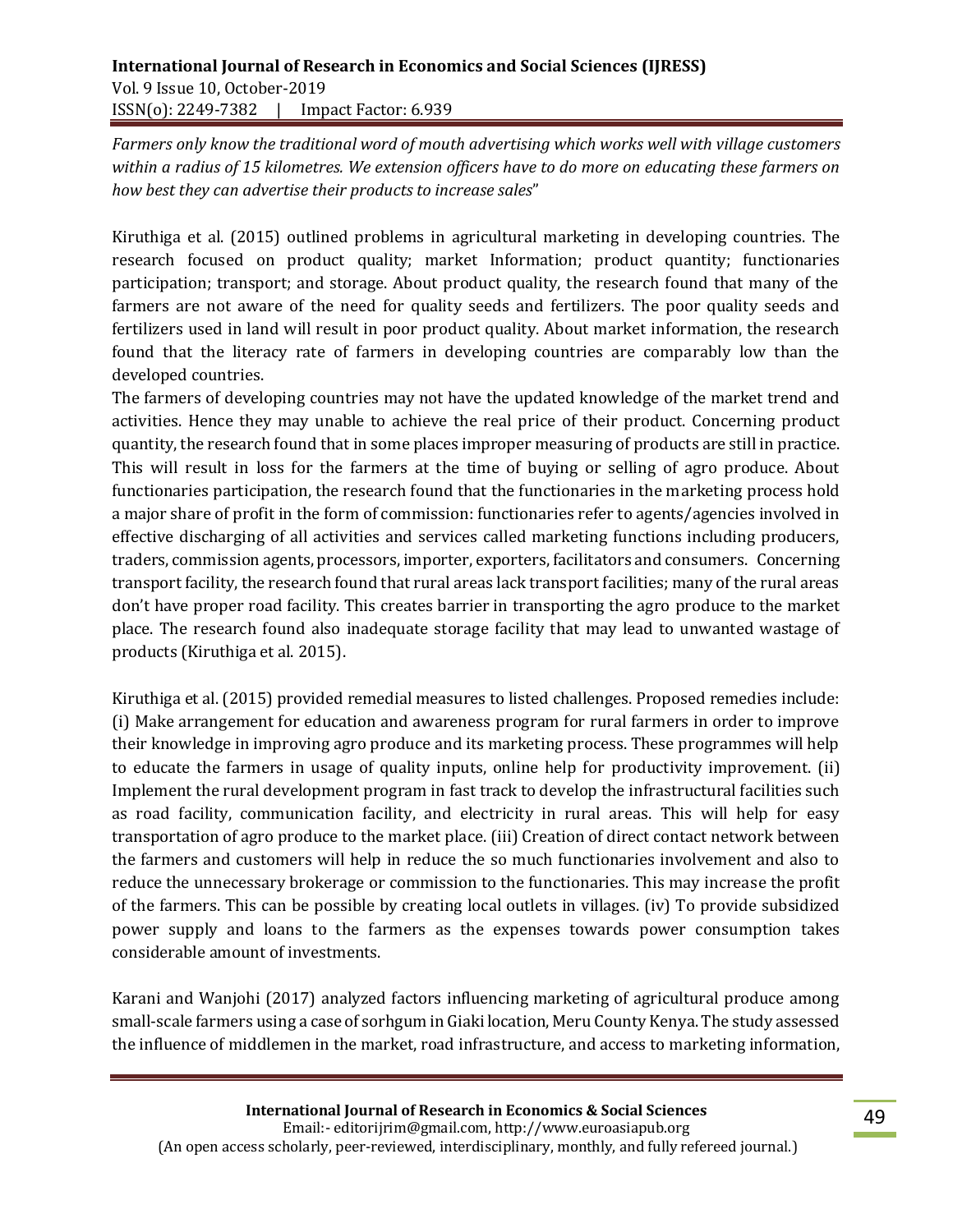on marketing of agricultural produce among small scale farmers. The research was conducted using descriptive research design and the data was collected using questionnaires.

The target population consisted of all the 212 households which are involved in sorghum produce in Giaki location. The sample size was 138 sorghum farmers. The study found that majority of smallholder farmers (89.5%) use middlemen as market link while marketing their sorghum produce. 96.2 % of the respondents felt that middlemen are exploitive to small scale sorghum farmers. Majority of the respondents (69.1%) felt that middlemen in the market are important .The study also found out that most of the respondents (52.6 %) use dusty roads when marketing their sorghum produce. The study also revealed that 72.2 % use mobile phones as mode of accessing marketing information since it's convenience to everyone. 69.9% of the respondents get the information from the middlemen as their source (Karani & Wanjohi, 2017).

### **9. RESEARCH METHODOLOGY**

#### **9.1. Research design**

This research used quantitative and qualitative research design. Mohajan (2018) defined quantitative research design as a research method that uses numerical data collected through a questionnaire; and qualitative design uses non numerical data collected through interview, group discussions, telephone calls and personnel observation. Lederman and Abel (2014) defined a mix of quantitative and qualitative approaches as an approach allow interpreting numerical data using non numerical data. This research used both methods by administrating a questionnaire to a sample population; and conducting interview, focus group discussions and personnel observation. This research used quantitative design whereby the researcher designed a questionnaire and administrated it to a sample population selected from the members of KOABIBIKA. By qualitative design, the research conducted an interview with the Sector Cooperative Officer (SCO) at Rubengera sector; and the president of KOABIBIKA. Having collected such data, the research computed statistical data collected through the questionnaire and interpreted the results supported by the results of interview.

#### **9.2. Research Variables**

This research has two variables: Independent variable and dependent variable. According to Almaki (2016), a variable is any item that has a quantity or quality that varies throughout the process of investigation. Independent variable affects the dependent variable because it constitutes the cause that affect dependent variable; and the effect constitutes dependent variable. All sub causes or sub variables under independent variable constitute a series of independent sub variables.

Reference to this definition of Almaki, for the case of this study, independent variable is Agricultural marketing and dependent variable is (Economic) empowerment of farmers.

In reference to sub variables used by Chokera et al. (2014) while assessing the role of agricultural marketing on empowering rural farmers in Masvingo Province in Zimbabwe, the present research analyzed the following sub independent variables: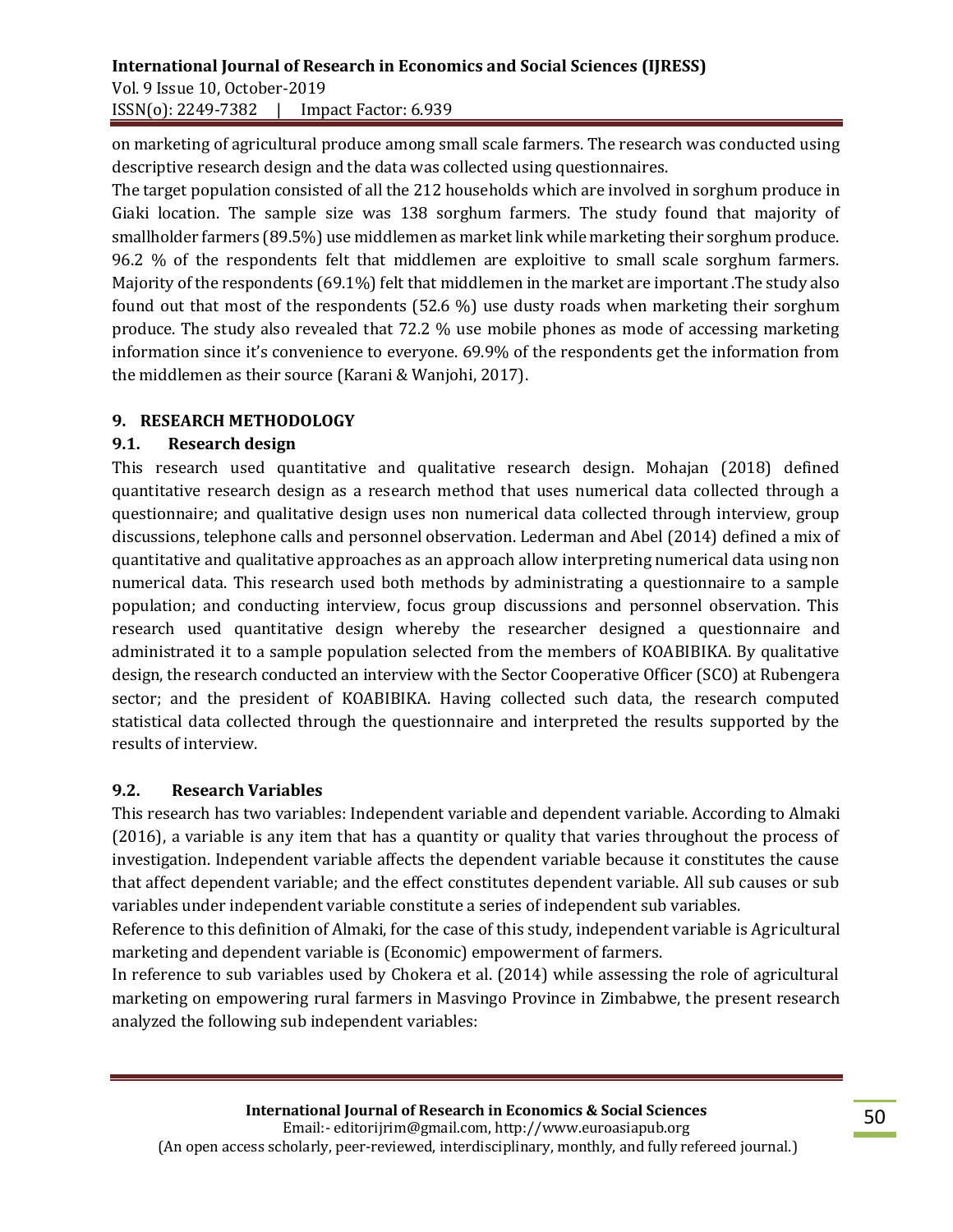ISSN(o): 2249-7382 | Impact Factor: 6.939

# **1) Productivity**

By productivity, this research assessed techniques used by farmers of KOABIBIKA in improving the agricultural productivity. These techniques include the use of fertilizers, improved seeds, irrigation, using machines (mechanization), etc.

### **2) Post- harvest processing techniques**

In agricultural marketing, the farmers target to satisfy the needs of the customers; and such needs are diversified. For the case of maize, customers may needs flour, grains, or animal nutrition resulting of transformation of maize.

# **3) Storage Techniques**

Once not well maintained and well stored, the production risk to corrupt and lead to loss. This research assessed storage techniques used by KOABIBIKA. In fact, during production season, the price is relatively low due to abundant. When the harvest is stored for a certain time and sold a bit late it generates more income.

# **4) Market information**

Poor market information leads to poor knowledge on where to sell the product and where to buy technologies. This research assessed market information in KOABIBIKA in order know whether farmers at KOABIBIKA are open to local and regional markets.

### **5) Distribution channels**

Distribution facilities affect highly the price. Poor roads infrastructure challenge trucks that can transport the harvest and such situation leads farmers to loss because they sell their production to middlemen who profit them and purchase at very low price.

# **9.3. Research Population and Sample size determination**

The total population of the research comprises 782 members of KOABIBIKA including 439 men and 343 women. The research could not be conducted to all 782 members individually due to time and financial constraints. The sample was necessary to be calculated by using the following Yamane's:

$$
n = \frac{N}{1 + Ne^2}
$$
 (Yamane, 1967, p.388).

Where: n=sample population; N= total population (782 members of KOABIBIKA); e= the standard margin of error at 90% confidence interval, which is equal to 10% or 0.1 and  $e^2 = 0.01$ .

By applying the formula in this research, the sample population is the following:

$$
n = \frac{N}{1 + Ne^2} = \frac{782}{1 + 782 \cdot (0.1)^2} = \frac{782}{1 + 782 \cdot 0.01} = \frac{782}{1 + 7.82} = \frac{782}{8.82} = 88.66 \approx 87
$$

Women are 343 and men are 439 over the total members = 782; this means that women are 44%  $(343*100/782 = 44%)$ ; and men are 56%. This indicates that for 87 respondents; women are  $87*44/100 = 38$ ; and men are 49.

### **9.4. Sample selection techniques**

By sampling techniques, the research means techniques used to select 38 women from 343; and 49 men from 439. The techniques used by the research are the following: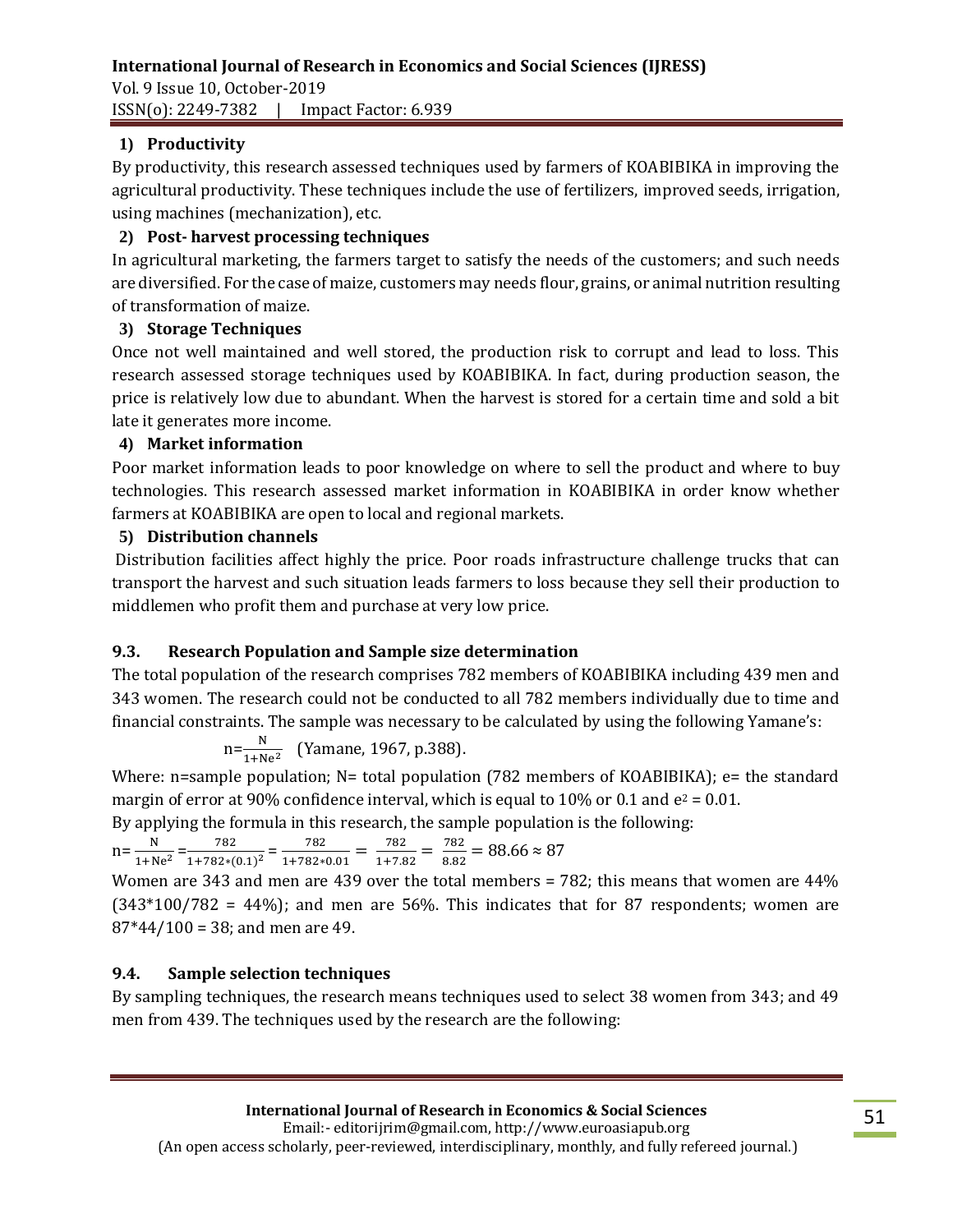### **1) Probability sampling**

According to Taherdoost (2016), Probability sampling means that every item in the population has an equal chance of being included in sample. This technique was applied in the research by giving all 782 members equal chance of being selected as respondents to the research. No other conditions were applied to exclude some members.

### **2) Stratified random sampling**

Taherdoost (2016) defines Stratified sampling as a technique applied where the population is divided into strata (or subgroups) and a random sample is taken from each subgroup. A subgroup is a natural set of items. Subgroups might be based on company size, gender or occupation (to name but a few). Stratified sampling is often used where there is a great deal of variation within a population. Its purpose is to ensure that every stratum is adequately represented. This research used stratified sampling by dividing 782 members of KOABIBIKA into two groups excluding each other based on sex because the research would involve both sex in the research. The strata of women was composed of 343 women and the strata of men was composed of 439 men.

#### **3) Simple random sampling**

Taherdoost (2016) states that the simple random sample means that every case of the population has an equal probability of inclusion in sample. By applying simple random sampling technique, this research selected randomly 49 men and 38 women to respond to the questionnaire.

### **9.5. Data and Data collection techniques**

Ajayi (2017) distinguish primary from secondary data. Primary data is an original and unique data, which is directly collected by the researcher from a source such as observations, surveys, questionnaires, case studies and interviews according to his requirements. As opposed to secondary data which is easily accessible but are not pure as they have undergone through many statistical treatments. Sources of secondary data are government publications, websites, books, journal articles, internal records. For the case of this research, primary data is composed of information gathered using the questionnaire and interview; and secondary data consists of all information collected through different publications and internet search. Secondary data include statistics about members of KOABIBIKA because such data was also available at Rubengera Sector Office.

#### **9.6. Validity and Reliability tests**

These tests were conducted by analysing the coefficient of Cronbach's Alpha using IBM SPSS Statistics 23. The result showed that the questionnaire was reliable at 91% as shown by the following output from SPSS analysis outlined by the table 2 below.

| rapic <b>E</b> , remability blatibility |            |  |  |  |  |  |
|-----------------------------------------|------------|--|--|--|--|--|
| Cronbach's Alpha                        | N of Items |  |  |  |  |  |
|                                         | 45         |  |  |  |  |  |

Source: IBM SPSS Statistics 23.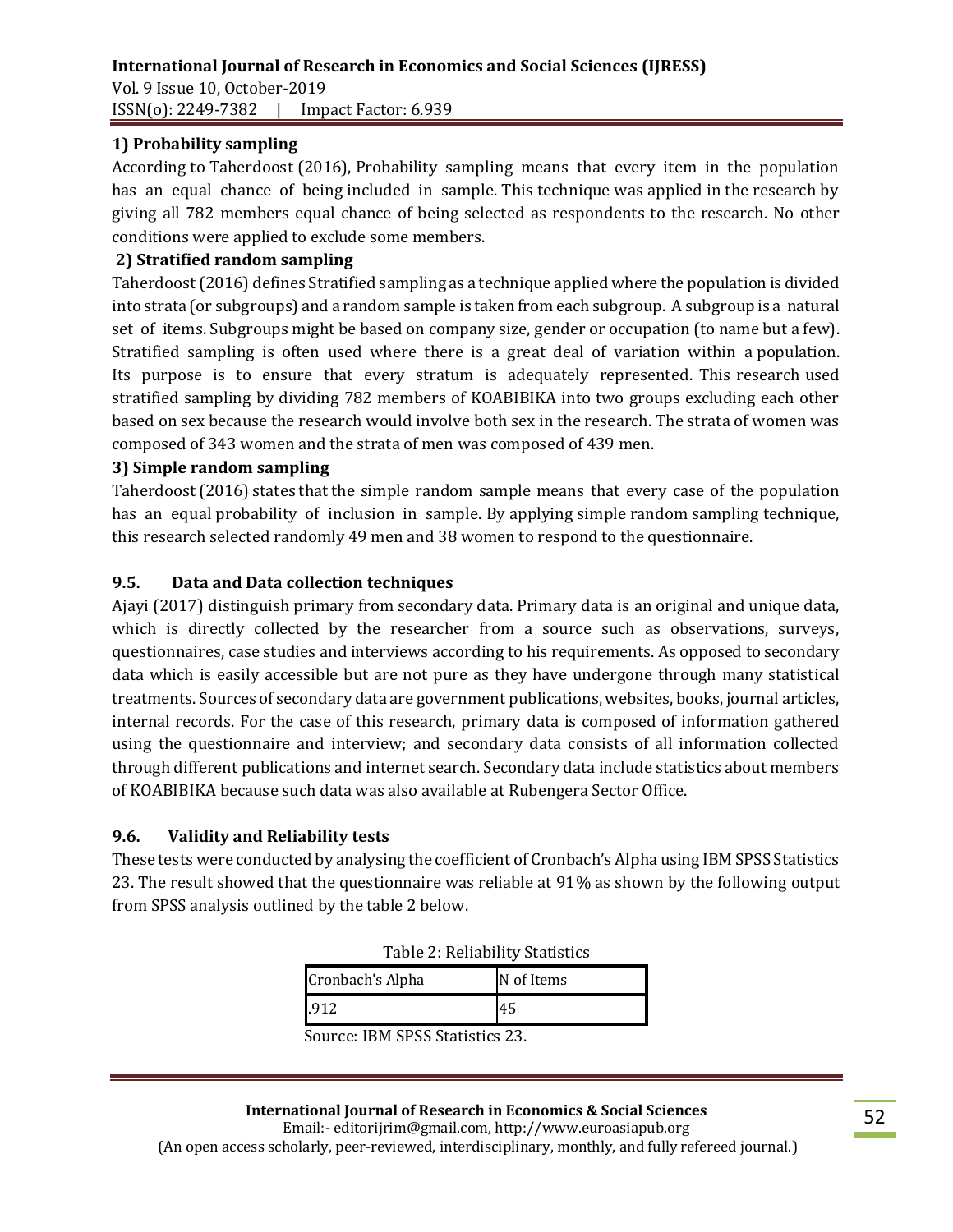Vol. 9 Issue 10, October-2019 ISSN(o): 2249-7382 | Impact Factor: 6.939

### **10. DATA ANALYSIS AND INTERPRETATION OF RESULTS**

### **10.1. Identification of respondents**

This section identifies respondents by gender, age, marital status, education level, experience as member of KOABIBIKA, and by position occupied at KOABIBIKA.

### **Table 3: Identification of respondents by Gender**

|       |        | Frequency | Percent |
|-------|--------|-----------|---------|
| Valid | Female | 38        | 43.7    |
|       | Male   | 49        | 56.3    |
|       | Total  | 87        | 100.0   |

Source: Author's computation of primary data (2019) using IBM SPSS Statistics 23.

The table 2 above shows that 56.3% of respondents were male and 43.7% were female. These statistics are proportional to the shares of male and female among members of KOABIBIKA described in chapter three about research population.

|       |           | Frequency | Percent |
|-------|-----------|-----------|---------|
| Valid | $26 - 30$ | 3         | 3.4     |
|       | $31 - 35$ | 39        | 44.8    |
|       | $36 - 40$ | 25        | 28.7    |
|       | Above 40  | 20        | 23.0    |
|       | Total     | 87        | 100.0   |

#### **Table 4: Identification of respondents by age**

Source: Author's computation of primary data (2019) using IBM SPSS Statistics 23.

The table 4 above shows that 44.8% of respondents were aged between 31 and 35 years; 28.7% were aged between 36 and 40 years; 23.0% were aged above 40 years; and 3.4% were aged between 26 and 30 years. The predominance of adult people in KOABIBIKA Cooperative is justified by the nature of the economic activity which is agriculture. Young generations are more oriented in off- farming activities.

|       |          | Frequency | Percent |
|-------|----------|-----------|---------|
| Valid | Single   | 12        | 13.8    |
|       | Married  | 48        | 55.2    |
|       | Widow    | 23        | 26.4    |
|       | Divorced |           | 4.6     |
|       | Total    |           | 100.0   |

#### **Table 5: Identification of respondents by marital status**

Source: Author's computation of primary data (2019) using IBM SPSS Statistics 23.

The table 5 shows that 55.2% of respondents were married; 26.4% were widows; 13.8 were single including single mothers; and 4.6% were divorced.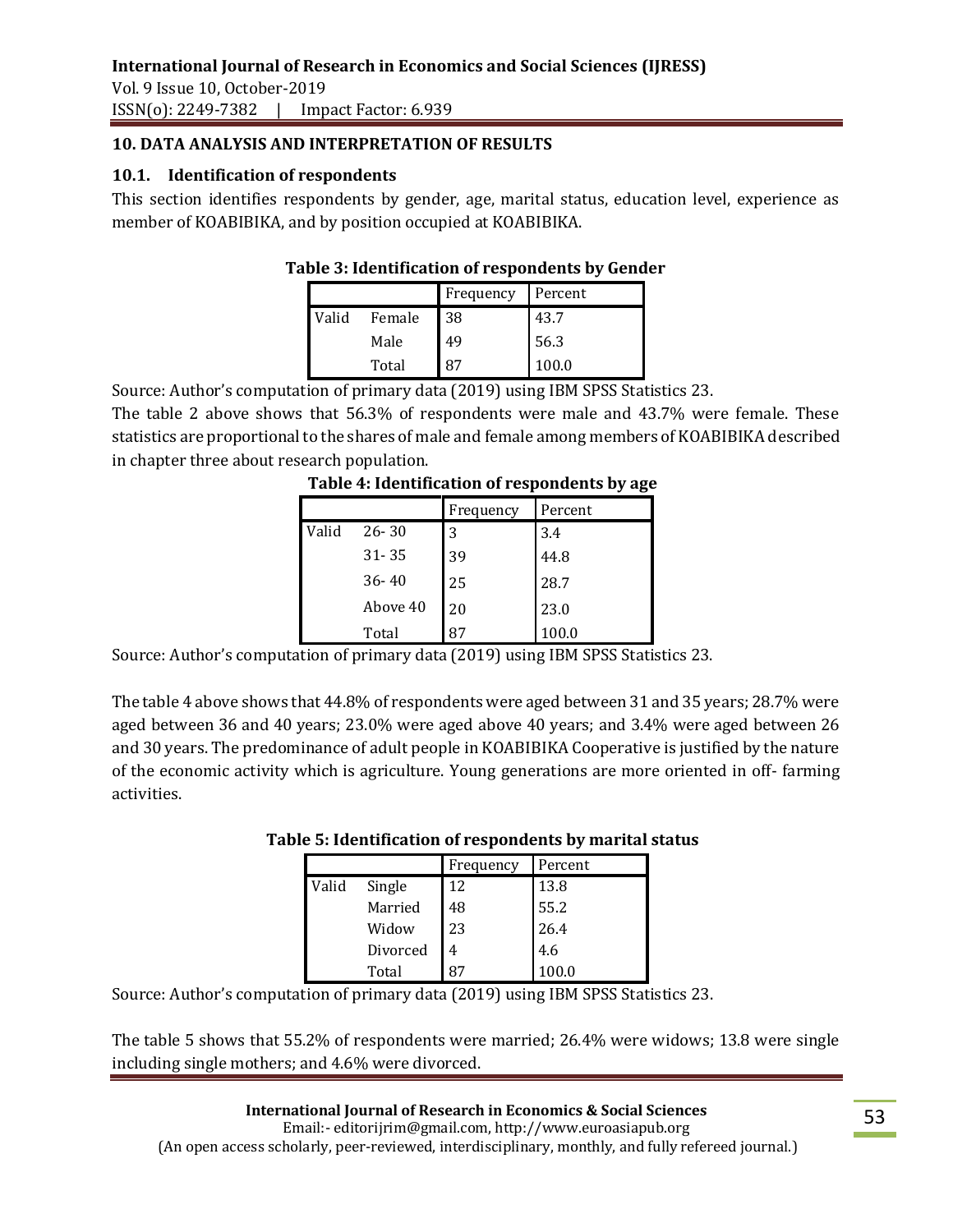|       |                            | Frequency | Percent |
|-------|----------------------------|-----------|---------|
| Valid | <b>Primary Education</b>   | 46        | 52.9    |
|       | <b>Secondary Education</b> | 8         | 9.2     |
|       | <b>Tertiary Education</b>  | .5        | 5.7     |
|       | Informal Education         | 28        | 32.2    |
|       | Total                      | $R^7$     |         |

#### **Table 6: Identification of respondents by education level**

Source: Author's computation of primary data (2019) using IBM SPSS Statistics 23.

The table 6 above shows that 52.9% of respondents had primary education; 32.2% had informal education; 9.2% had secondary education and 5.7% had university education. The advanced age of respondents outlined by the table 5 above is linked to low education level. In fact, education system in Rwanda was developed considerable after 1994 and now children are more encouraged to attend schools than before. And nowadays technical schools train youths for off- farm activities so that those who remain in farming activities are people with advanced age.

### **Table 7: Identification of respondents by experience with KOABIBIKA**

|       |                   | Frequency | Percent |
|-------|-------------------|-----------|---------|
| Valid | 4 Years           | 16        | 18.4    |
|       | 5 Years and above | 71        | 81.6    |
|       | Total             | 87        | 100.0   |

Source: Author's computation of primary data (2019) using IBM SPSS Statistics 23.

The table 7 above shows that 81.6% of respondents to this research have 5 years and above as members of KOABIBIKA; 18.6% have an experience of 4 years. This indicates that the research used experienced people and the data provided are accurate because they are the product of experience.

 **Table 8: Identification of respondents by position occupied in Cooperative**

|                           |             | Frequency      | Percent |
|---------------------------|-------------|----------------|---------|
| Valid Ordinal member      |             | 81             | 93.1    |
| Member of Board           |             | 3              | 3.4     |
| Member<br>οf<br>Committee | Supervisory |                | 3.4     |
| Total                     |             | R <sub>7</sub> |         |

Source: Author's computation of primary data (2019) using IBM SPSS Statistics 23.

The table 8 above shows that 93.1% of respondents were ordinal members and 3.4% were member of supervisory committee and board members respectively. This was for avoiding bias that could occur when the research could use only ordinal members; or board members; or supervisory members only.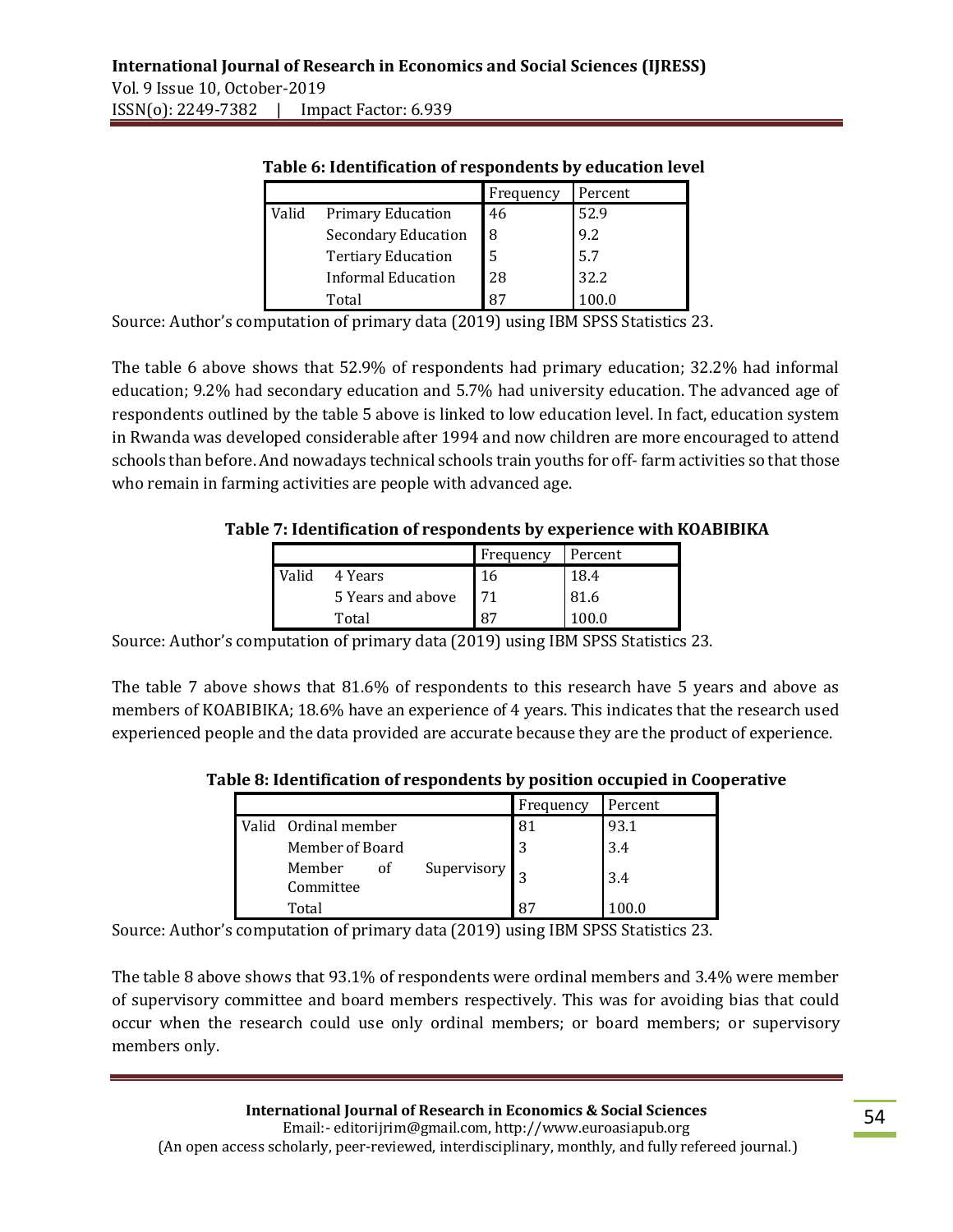Vol. 9 Issue 10, October-2019 ISSN(o): 2249-7382 | Impact Factor: 6.939

### **10.2. Evolution of productivity of maize and beans in KOABIBIKA**

This section coincide with the objective one of this research: "To examine the evolution of productivity of maize and beans in KOABIBIKA". Under this objective, the research outlined the production of beans and maize during a period of 5 years (2014- 2018) because 2019 is not yet ended; and factors affecting production at KOABIBIKA.

| Year                     | <b>Bush Beans Yield</b>                                |              |                      | <b>Climbing Bean Yield</b> |    | <b>Total</b> |        |                 |
|--------------------------|--------------------------------------------------------|--------------|----------------------|----------------------------|----|--------------|--------|-----------------|
|                          | Tone/ha                                                | ha           | Yield                | Tone/ha                    | ha | Yield        | Yield  | <b>Hectares</b> |
|                          |                                                        |              |                      |                            |    |              |        |                 |
| 2014                     | 1.7                                                    | 90           | 153.00               | 2.1                        | 83 | 174.3        | 327.30 | 173             |
|                          |                                                        |              |                      |                            |    |              |        |                 |
| 2015                     | 1.78                                                   | 90           | 160.20               | 2.29                       | 83 | 190.07       | 350.27 | 173             |
|                          |                                                        |              |                      |                            |    |              |        |                 |
| 2016                     | 2                                                      | 90           | 180.00               | 2.4                        | 83 | 199.2        | 379.20 | 173             |
|                          |                                                        |              |                      |                            |    |              |        |                 |
| 2017                     | 1.9                                                    | 90           | 171.00               | 2.46                       | 83 | 204.18       | 375.18 | 173             |
|                          |                                                        |              |                      |                            |    |              |        |                 |
| 2018                     | 1.98                                                   | 90           | 178.20               | 2.6                        | 83 | 215.8        | 394.00 | 173             |
| $\overline{\phantom{0}}$ | $\mathbf{r} \cdot \mathbf{r}$ . The state $\mathbf{r}$ | $\mathbf{v}$ | $\sim$ $\sim$ $\sim$ |                            |    |              |        |                 |

**Table 9: Beans Production at KOABIBIKA (2014- 2018)**

Source: KOABIBIKA archive (2019).

The secondary data provided by KOABIBIKA Archive outlined by the table 9 above shows that KOABIBIKA Cooperative cultivate two types of Beans including Bush beans and Climbing beans. The table shows that Climbing beans produce more yield than Bush beans. The surface for cultivating beans is 173 ha. In average, the production for Bush beans is 1.87 tonnes/ ha and the average total yield is 168.46 tonnes per year. For Climbing beans, the average production per hectare is 2.37 tonnes/ ha; and average production per year is 197 tonnes per year. The production of Bush and Climbing beans combined is estimated at an average of 365 tonnes per year.

Through participant observation, members of KOABIBIKA affirmed that these 173 ha of land used by the Cooperative were provided by the members themselves. They put together the plots of their own land and made a Cooperative land.

| Year | <b>Maize Yield</b> |                 |                    |  |  |  |
|------|--------------------|-----------------|--------------------|--|--|--|
|      | Tone/ha            | <b>Hectares</b> | <b>Total yield</b> |  |  |  |
| 2014 | 3.2                | 173             | 553.60             |  |  |  |
| 2015 | 3.8                | 173             | 657.40             |  |  |  |
| 2016 | 4.1                | 173             | 709.30             |  |  |  |
| 2017 | 4.12               | 173             | 712.76             |  |  |  |
| 2018 | 4.05               | 173             | 700.65             |  |  |  |

#### **Table 10: Maize Production at KOABIBIKA (2014- 2018)**

Source: KOABIBIKA archive (2019).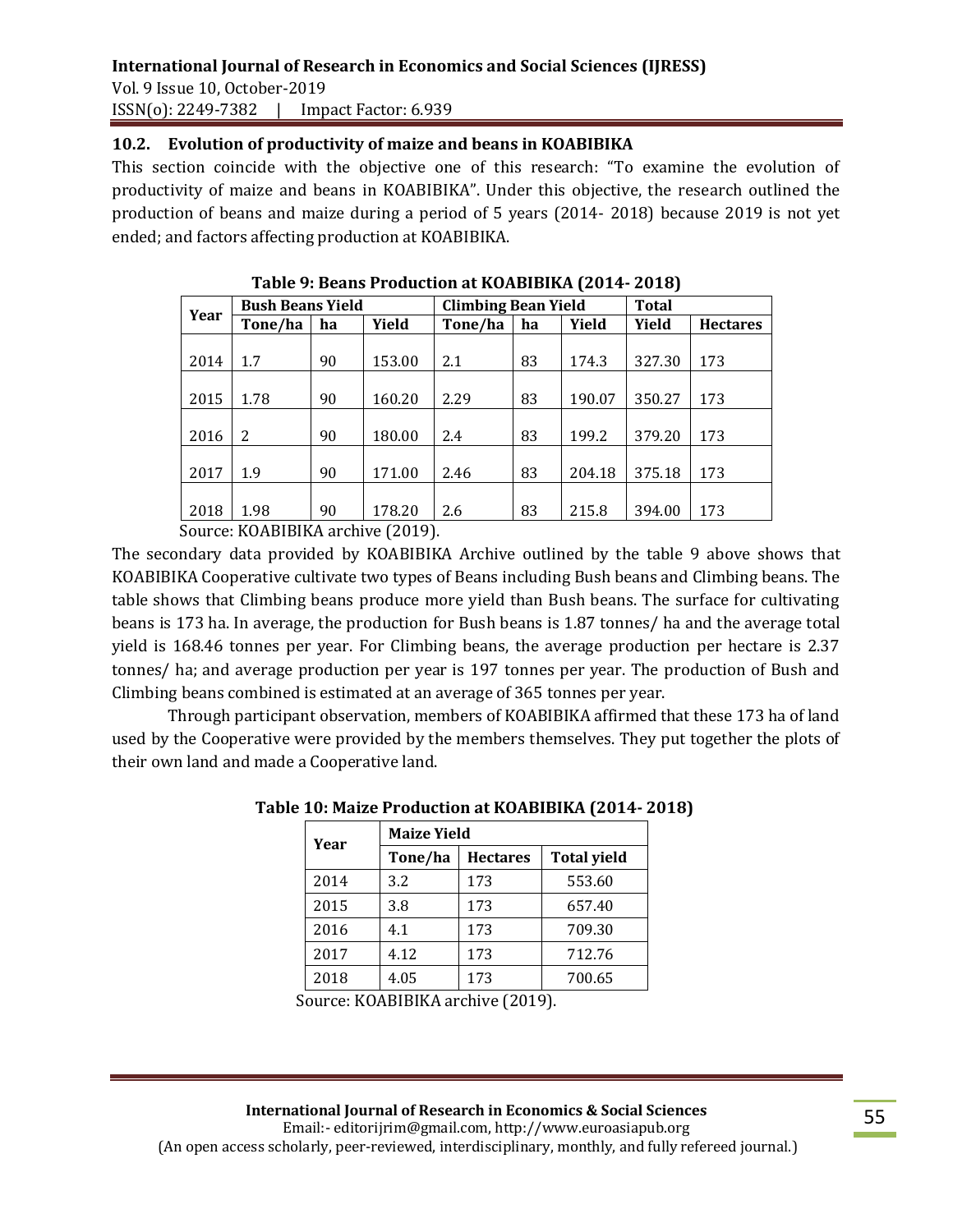Maize alternate with beans over an area of 173 ha. The table 10 above shows that the production of maize is averaged at 3.85 tonnes/ ha; and the total production is estimated at an average of 667 tonnes per year.

|                                                                                   | N  | Min.           | Max.           | Mean | Std. Dev. |
|-----------------------------------------------------------------------------------|----|----------------|----------------|------|-----------|
| KOABIBIKA uses fertilizers to improve productivity                                | 87 | $\overline{4}$ | $\overline{4}$ | 4.00 | .000      |
| KOABIBIKA use improved seeds to improve productivity                              | 87 | 4              | 4              | 4.00 | .000      |
| KOABIBIKA uses machines to improve productivity                                   | 87 | 1              | 1              | 1.00 | .000      |
| KOABIBIKA<br>modern<br>irrigation<br>to<br>improve<br>uses<br>productivity        | 87 | 3              | 3              | 3.00 | .000      |
| KOABIBIKA receive trainings for improving productivity                            | 87 | $\overline{4}$ | 4              | 4.00 | .000      |
| The quantity of production achieved by KOABIBIKA fits<br>with the area cultivated | 87 | 2              | 3              | 2.18 | .390      |
| The quality of production achieved by KOABIBIKA fits<br>the needs of customers    | 87 | 3              | 4              | 3.55 | .500      |
| Valid N (listwise)                                                                | 87 |                |                |      |           |

 **Table 11: Factors affecting productivity at KOABIBIKA?**

 Source: Author's computation of primary data (2019) using IBM SPSS Statistics 23. The table 11 above assessed factors affecting productivity at KOABIBIKA Cooperative. Respondents were asked to outline factors affecting productivity at KOABIBIKA. The scale of measurement was 1 = Disagree; 2 = Tend to Disagree; 3 = Tend to agree; and 4 Agree. Main factors outlined by the research are those with average mean value exceeding 3 (tend to agree). Those include: Use of fertilizers (4.00); use of improved seeds (4.00); trainings (4.00); efforts targeting needs of the customers (3.55); and use of irrigation (3.00). The table shows that KOABIBIKA continue using man power for cultivating. It does not use machine as outlined by the table above where the variable "Use of machine" has an average mean value of 1.00 meaning disagree.

The use of fertilizers and improved seeds that results in increasing the production was affirmed by the members of KOABIBIKA through participant observation. One respondent said: "*We use two categories of seeds of beans: Improved Climbing Beans (RWV1129; RWV2269); and improved Bush Beans (RWR2245). Space in planting is 40 cm between rows (inter- rows) and 20 cm between hole. We plant 2 seeds per hole; 125000 seeds per ha. For DAP [Di-Ammonium Phosphate, a common inorganic fertilizer] we use 100kg per ha. For compost, we use 8000 kg per ha*" (One KOABIBIKA Member).

Interviewee also affirmed the role of fertilizers and improved seeds in improving the production at KOABIBIKA. One interviewee said "*KOABIBIKA produces a good quantity of beans and maize; but also they produce good quality. They are facilitated by the use of fertilizers and improved seeds. By observation, their production is interesting and the surrounding farmers are always excited about their production*" (KOABIBIKA\_2).

Another interviewee said "*KOABIBIKA is a well-organized cooperative with a big number of members. They have around 173 ha where they cultivate beans alternating with maize. They have also around 80 ha where they cultivate a variety of vegetables. We appreciate their production by*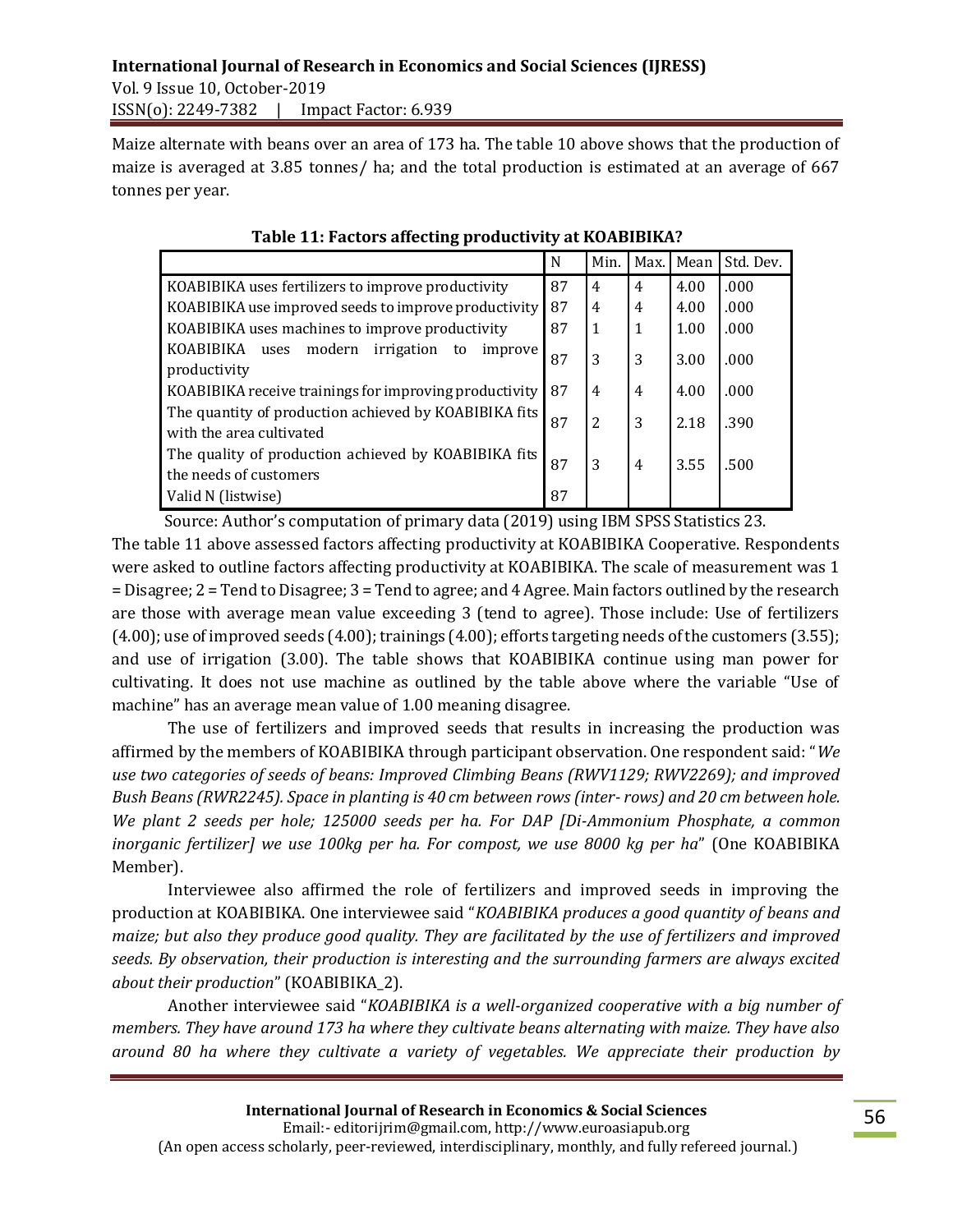*observation. They use fertilizers to face the issue of Arabic land. They use also improved seeds for increasing their production. And we appreciate the quality of their production for beans as well as for maize*" (KOABIBIKA\_1).

### **10.3. Post- harvest processing techniques used in KOABIBIKA**

The second objective of this research was "to analyze post- harvest processing techniques used in KOABIBIKA". The respondents were asked the following question "What are post- harvest processing techniques used in KOABIBIKA?" The scale of measurement was: 1 = Disagree; 2 = Tend to disagree; 3 = Tend to agree; and 4 = Agree. The results of the research are outlined by the table 12 below.

|                                                                                                                        | N | Min. |      | Max. Mean Std. Dev. |
|------------------------------------------------------------------------------------------------------------------------|---|------|------|---------------------|
| KOABIBIKA stores beans for long time for sell them $_{87}$<br>during the scarcity period                               |   |      | 1.00 | .000                |
| KOABIBIKA has its maize mill and transforms maize<br>production into maize flour and domestic animals' 87<br>nutrition |   |      | 1.00 | .000                |
| $\frac{1}{2}$ KOABIBIKA packages maize and beans in attractive bags $\frac{1}{87}$<br>containing KOABIBIKA brand       |   |      | 1.00 | .000                |
| Valid N (listwise)                                                                                                     |   |      |      |                     |

**Table 12: Post- harvest processing techniques used in KOABIBIKA**

Source: Author's computation of primary data (2019) using IBM SPSS Statistics 23.

Post- harvest processing include all techniques used to transform the harvest in other products for increasing the value of the harvest. For the case of KOABIBIKA, the table 12 above shows that there is not post- harvest treatment. All variables have average mean value of 1.00 which indicates Disagreement; and the standard deviation is .000 which means unanimity of answers.

Lack of adding value post- harvest techniques was affirmed by both interviewees. One interviewee said "*I see KOABIBIKA selling production in nature without any transformation. Beans and maize are sole at their nature status*" (KOABIBIKA\_1). Another interviewee said "*It is unfortunate that KOABIBIKA does not yet achieved a level of adding values to their production. Maize and beans are sold in a traditional way where people come either on field or on store to buy the products. It is the same for vegetables they cultivate*" (KOABIBIKA\_2).

#### **10.4. Storage mechanisms for maize and beans in KOABIBIKA**

The third objective of the research was "to assess storage mechanisms for maize and beans in KOABIBIKA". Respondents were asked the following question: "What are storage mechanisms for maize and beans in KOABIBIKA?" the scale of measurement was 1 = Disagree; 2 = Tend to disagree; 3 = Tend to agree; and 4 = Agree. The results of the research are outlined by the following table 13.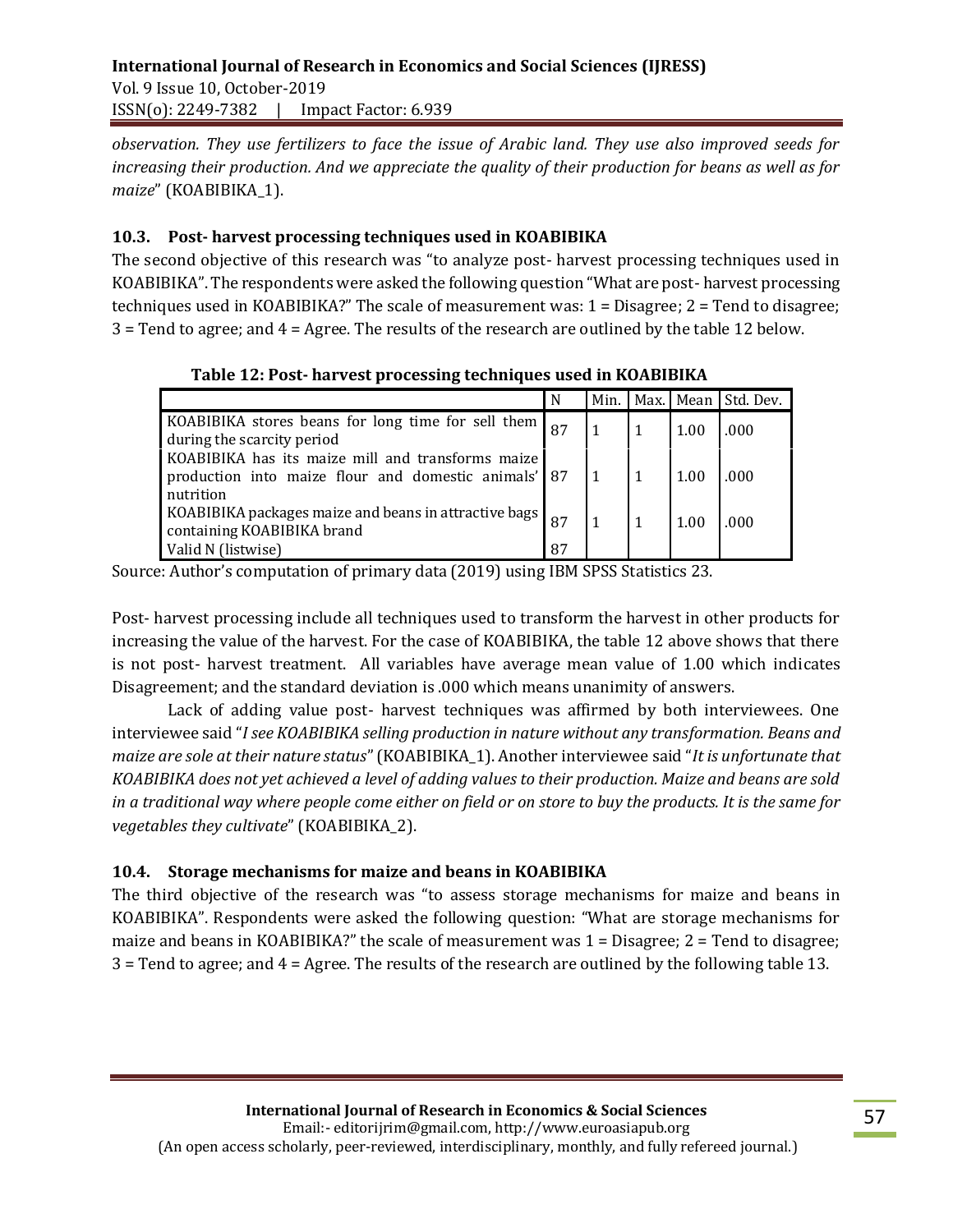Vol. 9 Issue 10, October-2019 ISSN(o): 2249-7382 | Impact Factor: 6.939

| Table 19. Storage incentanisms for Kondibility prottacts     |     |      |                |      |           |  |  |
|--------------------------------------------------------------|-----|------|----------------|------|-----------|--|--|
|                                                              | N   | Min. | Max.           | Mean | Std. Dev. |  |  |
| The production of KOABIBIKA is stored using public<br>stores |     | 4    | 4              | 4.00 | .000      |  |  |
| KOABIBIKA stores the production in houses of<br>members      |     | 1    | 1              | 1.00 | .000      |  |  |
| KOABIBIKA its own stores                                     | 87  |      |                | 1.00 | .000      |  |  |
| The stores used by KOABIBIKA fit standards                   | -87 | 4    |                | 4.00 | .000      |  |  |
| KOABIBIKA sell the production directly from the field   87   |     | 3    | $\overline{4}$ | 3.34 | .478      |  |  |
| Valid N (listwise)                                           | 87  |      |                |      |           |  |  |

 **Table 13: Storage mechanisms for KOABIBIKA products**

Source: Author's computation of primary data (2019) using IBM SPSS Statistics 23.

The table 13 above shows that KOABIBIKA Cooperative has no proper storages for its harvests. The table shows that the production of KOABIBIKA is stored using public stores (4.00). Because these stores are public, they fi the standards (4.00). The table shows also that a portion of the harvest is sold on field before storing (3.34). This happen frequently for maize which is immediately cooked from the field.

Through interviews, respondents affirmed that KOABIBIKA does not have its own stores and this affect the Cooperative. One interviewee said "*KOABIBIKA store its production using public stores. These facilitate the Cooperative; but on the other side this technique is challenging because public stores may have maintenance problems due to limited budget on the side of the Government* " (KOABIBIKA\_1).

# **10.5. Sources of market information for KOABIBIKA**

The fourth objective of the research was to find out the sources of market information accessed by KOABIBIKA. In fact doing trade business goes with getting updated information about market and know where there is scarcity of the product you have in order to trade there your products.

The respondents were asked the question "What are sources of market information accessed by KOABIBIKA?" the scale of measurement was  $1 =$  Disagree;  $2 =$  Tend to disagree;  $3 =$  tend to agree; and 4 = Agree. The results of the research are presented in the following table 14.

|                                                  | N  | Min. | Max.           | Mean | Std. Dev. |
|--------------------------------------------------|----|------|----------------|------|-----------|
| Media (radio, TV, Newspapers)                    | 87 |      | 1              | 1.00 | .000      |
| Telephone                                        | 87 | 4    | $\overline{4}$ | 4.00 | .000      |
| Internet                                         | 87 | 1    | 1              | 1.00 | .000      |
| <b>Meetings</b>                                  | 87 | 4    | $\overline{4}$ | 4.00 | .000      |
| KOABIBIKA has internal marketing officer         | 87 | 4    | 4              | 4.00 | .000      |
| KOABIBIKA hire officers to market their products | 87 | 1    | 1              | 1.00 | .000      |
| KOABIBIKA simply deals with local markets        | 87 | 4    | $\overline{4}$ | 4.00 | .000      |
| KOABIBIKA deal with local Middlemen              | 87 | 4    | 4              | 4.00 | .000      |
| Valid N (listwise)                               | 87 |      |                |      |           |

 **Table 14: Sources of market information for KOABIBIKA products**

Source: Author's computation of primary data (2019) using IBM SPSS Statistics 23.

#### **International Journal of Research in Economics & Social Sciences**

 Email:- editorijrim@gmail.com, http://www.euroasiapub.org (An open access scholarly, peer-reviewed, interdisciplinary, monthly, and fully refereed journal.)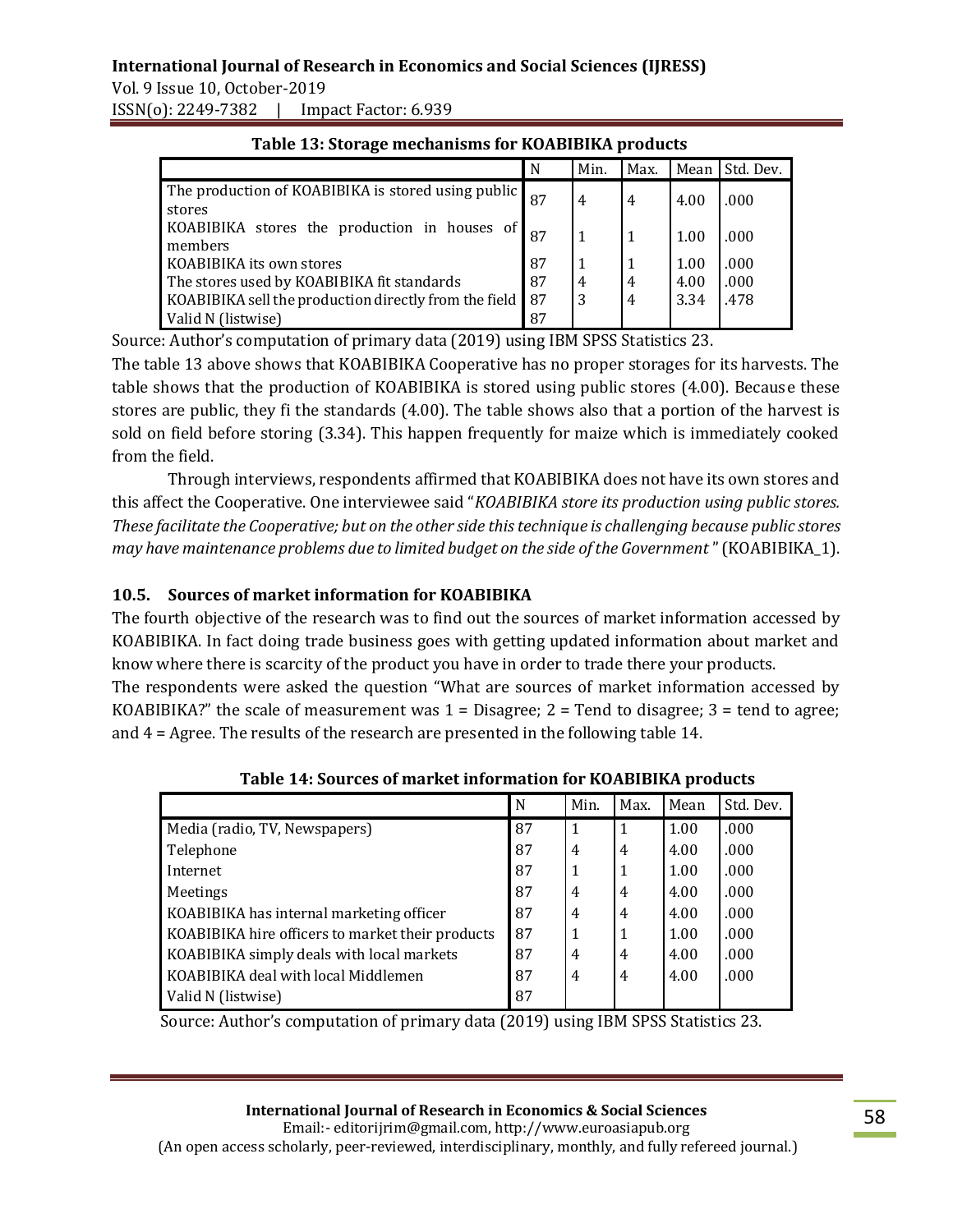### **International Journal of Research in Economics and Social Sciences (IJRESS)**  Vol. 9 Issue 10, October-2019 ISSN(o): 2249-7382 | Impact Factor: 6.939

The table 14 above shows that sources of information about markets at KOABIBIKA is poor. According to the table, the information is provided through the phone (4.00); meeting (4.00); internal marketing office (4.00); dealing with local markets (4.00); and deal with local Middlemen (4.00). The table shows that KOABIBIKA has poor marketing strategies: It does not advertise in media (1.00) and it does not use internet such as websites, twitter, watsap, etc. Such poor marketing strategies are linked to low level of education outline by the table 6 above. This lead to sell the production on local market at of course a low price as outlined by the following table 15.

|                                                   | N  | Min. | Max.           | Mean | Std. Dev. |
|---------------------------------------------------|----|------|----------------|------|-----------|
| <b>Local Boarding Schools</b>                     | 87 | 4    | $\overline{4}$ | 4.00 | .000      |
| Local village customers (individual persons)      | 87 | 4    | 4              | 4.00 | .000      |
| Local market (Rubengera market)                   | 87 | 4    | 4              | 4.00 | .000      |
| Middlemen                                         | 87 | 4    | 4              | 4.00 | .000      |
| Urban traders (from Kigali, Muhanga, Huye cities) | 87 | 4    | 4              | 4.00 | .000      |
| Valid N (listwise)                                | 87 |      |                |      |           |

 **Table 15: Current Markets of KOABIBIKA products**

Source: Author's computation of primary data (2019) using IBM SPSS Statistics 23.

Limited source of market information outlined by the table 14 above results in selling the product locally to schools (4.00); Local village customers (individual persons) (4.00); Local market (Rubengera market) (4.00); Middlemen Urban traders (from Kigali, Muhanga, Huye cities) (4.00). The middlemen and traders from big cities (Kigali, Huye, Muhanga) benefit better than the Cooperative because they sell their harvest at high cost whereas the Cooperative is still dealing with local market of neighbors with limited purchasing power.

The use of local markets by KOABIBIKA was affirmed by interviewees: One said "*I never saw any advertisement on TV or Radio and on Internet or any other social media about the products of KOABIBIKA. I think that they search markets using mobile phone because I saw many of them having a mobile phone. Once the production is ready, some commissioners go through tradesmen to interest them coming buying*" (KOABIBIKA\_2).

### **10.6. Distribution channels used by KOABIBIKA**

The fifth objective of this research was to outline distribution channels used by KOABIBIKA. In fact, the distribution channels affect the price and the income on the side of the Cooperative. Respondents were asked the question "What are distribution channels used by KOABIBIKA?" The scale of measurement was  $1 = Disagree$ ;  $2 = Tend$  to disagree;  $3 = Tend$  to agree; and  $4 = Agree$ . The results are presented in the following table 16.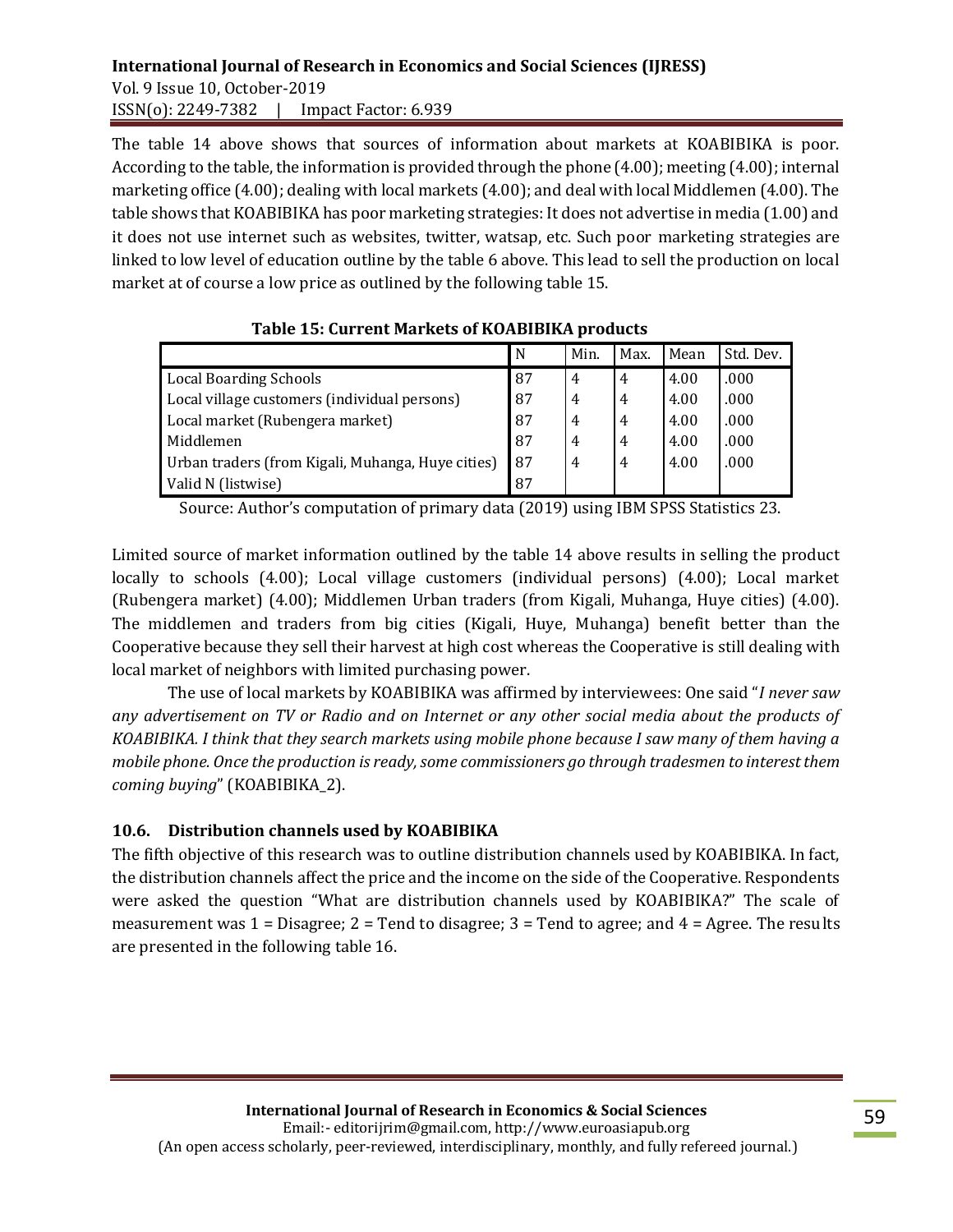Vol. 9 Issue 10, October-2019 ISSN(o): 2249-7382 | Impact Factor: 6.939

|                                                                        | N  | Min.           | Max.           | Mean | Std. Dev. |
|------------------------------------------------------------------------|----|----------------|----------------|------|-----------|
| Body transportation using manpower                                     | 87 | -1             |                | 1.00 | .000      |
| Transport using bicycles                                               | 87 | 1              |                | 1.00 | .000      |
| Transport using motor vehicles                                         | 87 | $\overline{4}$ | $\overline{4}$ | 4.00 | .000      |
| KOABIBIKA<br>tarred<br>roads<br>distribute<br>uses<br>to<br>production | 87 | $\overline{4}$ | 4              | 4.00 | .000      |
| KOABIBIKA<br>roads to<br>distribute<br>bumpy<br>uses<br>production     | 87 | $\overline{4}$ | 4              | 4.00 | .000      |
| Valid N (listwise)                                                     | 87 |                |                |      |           |

#### **Table 16: Distribution channels for KOABIBIKA products**

Source: Author's computation of primary data (2019) using IBM SPSS Statistics 23.

The table 16 above shows that KOABIBIKA use motor vehicles to transport the harvest to the markets using tarred and bumpy roads (4.00). Manpower and bicycles are not used as a means of transport for KOABIBIKA products (1.00). This is justified by the findings of the table 15 about consumers of KOABOBIKA Products including boarding schools and the local markets where the harvest is transported in bug quantity. Local consumers who come to buy beans or maze on field use their means of transport depending to the quantity purchased.

### **10.7. Challenges to agricultural marketing faced by KOABIBIKA**

The sixth objective of this research was "determine challenges to agricultural marketing faced by KOABIBIKA". Respondents were asked to answer the question "What are challenges to agricultural marketing faced by KOABIBIKA?" the scale of measurement was 1 = Disagree; 2 = Tend to disagree; 3 = Tend to agree; and 4 = Agree. The results of the research are outlined by the following table 17.

| rapiv 171 chanchges to agricultural mariteting iacea by horibibiliti                                |    |                |                |      |           |  |  |
|-----------------------------------------------------------------------------------------------------|----|----------------|----------------|------|-----------|--|--|
|                                                                                                     | N  | Min.           | Max.           | Mean | Std. Dev. |  |  |
| Climate change causing poor rainfall distribution                                                   | 87 | 3              | 4              | 3.83 | .380      |  |  |
| Shortage of arable land favorable for productivity                                                  | 87 | 1              | 4              | 3.86 | .436      |  |  |
| High price of fertilizers and seeds                                                                 | 87 | $\overline{2}$ | $\overline{4}$ | 3.90 | .342      |  |  |
| Poor road networks affecting distribution channels<br>and lower the price                           | 87 | 3              | 4              | 3.69 | .465      |  |  |
| Poor access to market information affecting price                                                   | 87 | 3              | 3              | 3.00 | .000      |  |  |
| KOABIBIKA does not afford the cost of advertising<br>through radio and TV                           | 87 | $\overline{4}$ | 4              | 4.00 | .000      |  |  |
| Rural conditions discourage using maize mill for<br>transformation of maize production and packages | 87 | $\overline{4}$ | 4              | 4.00 | .000      |  |  |
| Poor storage facilities causing loss of production and<br>selling it at low price                   | 87 | $\overline{4}$ | 4              | 4.00 | .000      |  |  |
| Valid N (listwise)                                                                                  | 87 |                |                |      |           |  |  |

| Table 17: Challenges to agricultural marketing faced by KOABIBIKA |  |
|-------------------------------------------------------------------|--|
|                                                                   |  |

Source: Author's computation of primary data (2019) using IBM SPSS Statistics 23.

The table 17 above outlines a series of challenges faced by KOABIBIKA. The main challenges are those with an average mean exceeding 3 (tend to agree). Those are: Rural conditions discourage using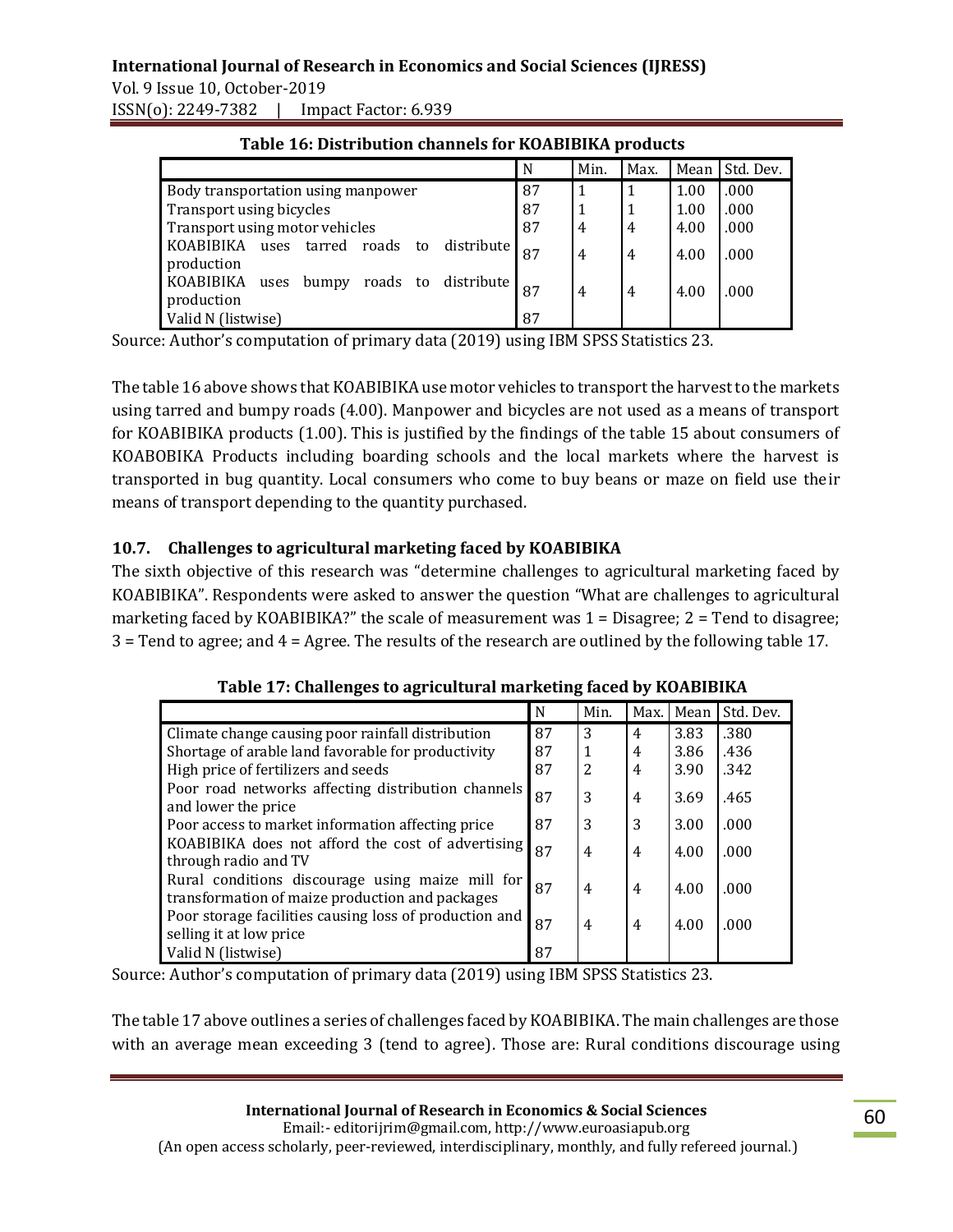maize mill for transformation of maize production and packages (4.00); Poor storage facilities causing loss of production and selling it at low price (4.00); KOABIBIKA does not afford the cost of advertising through radio and TV (4.00); High price of fertilizers and seeds (3.90); Shortage of arable land favorable for productivity (3.86); Climate change causing poor rainfall distribution (3.83); Poor road networks affecting distribution channels and lower the price (3.69); Poor access to market information affecting price (3.00).

Challenges outlined by the table 17 are supported by the results of interview. One interviewee said "*As challenges I list: low education which leads to doing things in a repeated ways; lack of own stores; lack of post- harvest added values techniques; lack of maize mill for transforming maize into flour; selling only on local market at low price; obligation to sell quickly the production for avoiding corruption of the production (maize, beans, vegetables); cultivating manually also take too long time: they could use mechanization because they have capacity to buy machines*" (KOABIBIKA\_2).

### **11. SUMMARY OF FINDINGS**

Respondents to the research included 56.3% male and 43.7% were female in proportion to gender shares among members of KOABIBIKA (table 3). 44.8% of respondents were aged between 31 and 35 years; 28.7% were aged between 36 and 40 years; 23.0% were aged above 40 years; and 3.4% were aged between 26 and 30 years (table 4). 55.2% of respondents were married; 26.4% were widows; 13.8 were single including single mothers; and 4.6% were divorced (table 5). 52.9% of respondents had primary education; 32.2% had informal education; 9.2% had secondary education and 5.7% had university education (table 6). 81.6% of respondents to this research have 5 years and above as members of KOABIBIKA; 18.6% have an experience of 4 years (table 7). And 93.1% of respondents were ordinal members and 3.4% were member of supervisory committee and board members respectively (table 8).

On the first objective of the research which was to examine the evolution of productivity of maize and beans in KOABIBIKA, the research found that KOABIBIKA Cooperative cultivate two types of Beans including Bush beans and Climbing beans. The table shows that Climbing beans produce more yield than Bush beans. The surface for cultivating beans is 173 ha. In average, the production for Bush beans is 1.87 tonnes/ ha and the average total yield is 168.46 tonnes per year. For Climbing beans, the average production per hectare is 2.37 tonnes/ ha; and average production per year is 197 tonnes per year. The production of Bush and Climbing beans combined is estimated at an average of 365 tonne per year. These findings are supported by the table 9 of this research.

Maize alternate with beans over an area of 173 ha. The research found that the production of maize is averaged at 3.85 tonnes/ ha; and the total production is estimated at an average of 667 tonnes per year. This finding is supported by the table 10 of this research. The main factors affecting productivity outlined by the research include: Use of fertilizers (4.00); use of improved seeds (4.00); trainings (4.00); efforts targeting needs of the customers (3.55); and use of irrigation (3.00). These findings are supported by the table 11 of this research.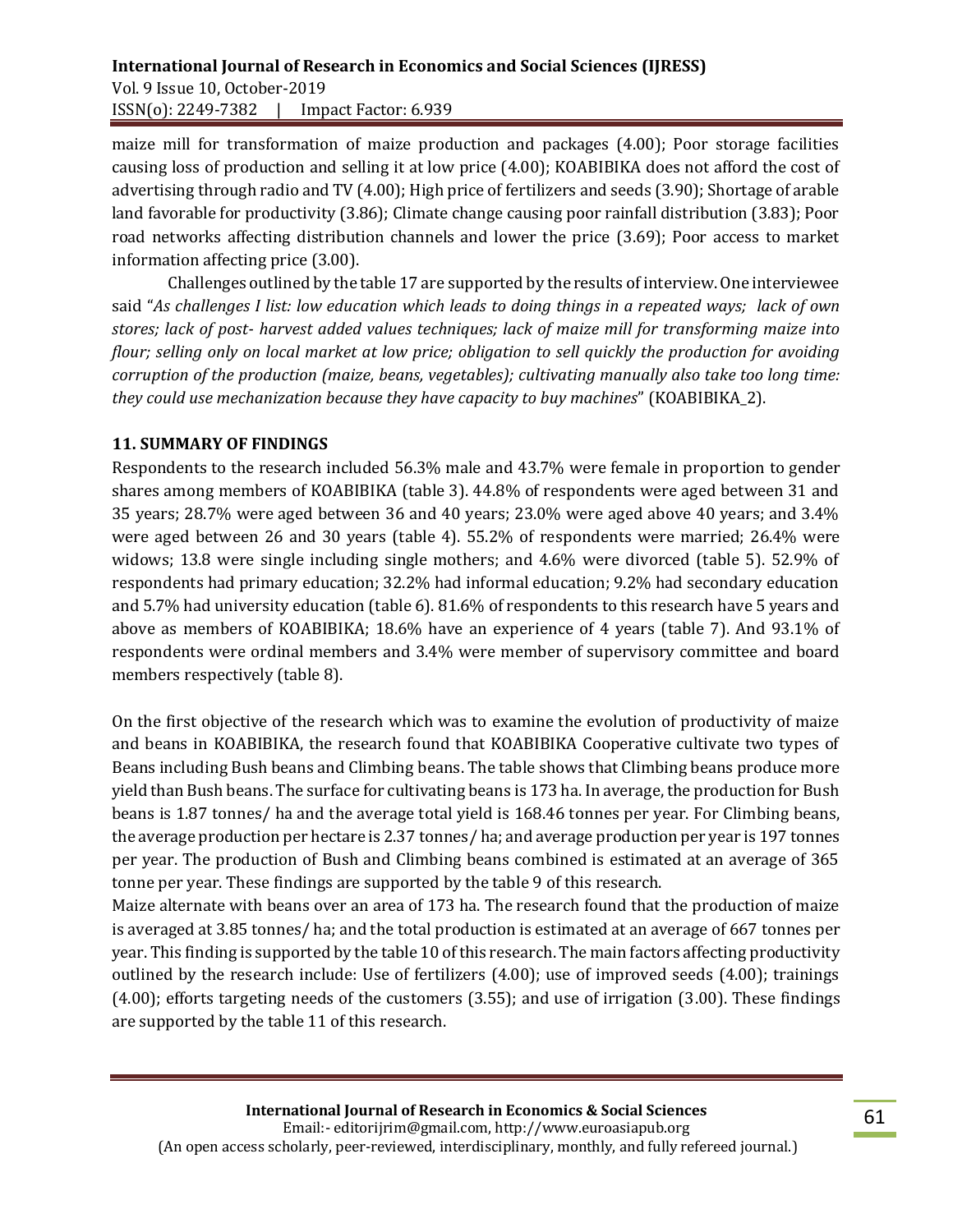### **International Journal of Research in Economics and Social Sciences (IJRESS)**  Vol. 9 Issue 10, October-2019 ISSN(o): 2249-7382 | Impact Factor: 6.939

The second objective of this research was "to analyze post- harvest processing techniques used in KOABIBIKA". The research found that there is not post- harvest treatment. All variables have average mean value of 1.00 which indicates Disagreement; and the standard deviation is .000 which means unanimity of answers. This finding is supported by the table 12 of this research.

The third objective of the research was "to assess storage mechanisms for maize and beans in KOABIBIKA". The research found that KOABIBIKA Cooperative has no own proper storages for its harvests. The production of KOABIBIKA is stored using public stores (4.00). Because these stores are public, they fi the standards (4.00). A portion of the harvest is sold on field before storing (3.34). This happen frequently for maize which is immediately cooked from the field. These findings are supported by the table 13 of this research.

The fourth objective of the research was "to find out the sources of market information accessed by KOABIBIKA". The research found that sources of information about markets at KOABIBIKA is poor. The information is provided through the phone (4.00); meeting (4.00); internal marketing office (4.00); dealing with local markets (4.00); and deal with local Middlemen (4.00). KOABIBIKA has poor marketing strategies: It does not advertise in media (1.00) and it does not use internet such as websites, twitter, watsap, etc (1.00). These findings are supported by the table 14 of this research.

Limited source of market information outlined by the previous section (the table 14) results in selling the product locally to schools (4.00); Local village customers (individual persons) (4.00); Local market (Rubengera market) (4.00); Middlemen Urban traders (from Kigali, Muhanga, Huye cities)  $(4.00)$ .

The middlemen and traders from big cities (Kigali, Huye, Muhanga) benefit better than the Cooperative because they sell their harvest at high cost whereas the Cooperative is still dealing with local market of neighbors with limited purchasing power. These findings are supported by the table 15 of this research.

The fifth objective of this research was to outline distribution channels used by KOABIBIKA. The research found that KOABIBIKA uses motor vehicles to transport the harvest to the markets using tarred and bumpy roads (4.00). Manpower and bicycles are not used as a means of transport for KOABIBIKA products (1.00). These findings are supported by the table 16 of this research.

The sixth objective of this research was "determine challenges to agricultural marketing faced by KOABIBIKA". The research found that the main challenges include: Rural conditions discourage using maize mill for transformation of maize production and packages (4.00); Poor storage facilities causing loss of production and selling it at low price (4.00); KOABIBIKA does not afford the cost of advertising through radio and TV (4.00); High price of fertilizers and seeds (3.90); Shortage of arable land favorable for productivity (3.86); Climate change causing poor rainfall distribution (3.83); Poor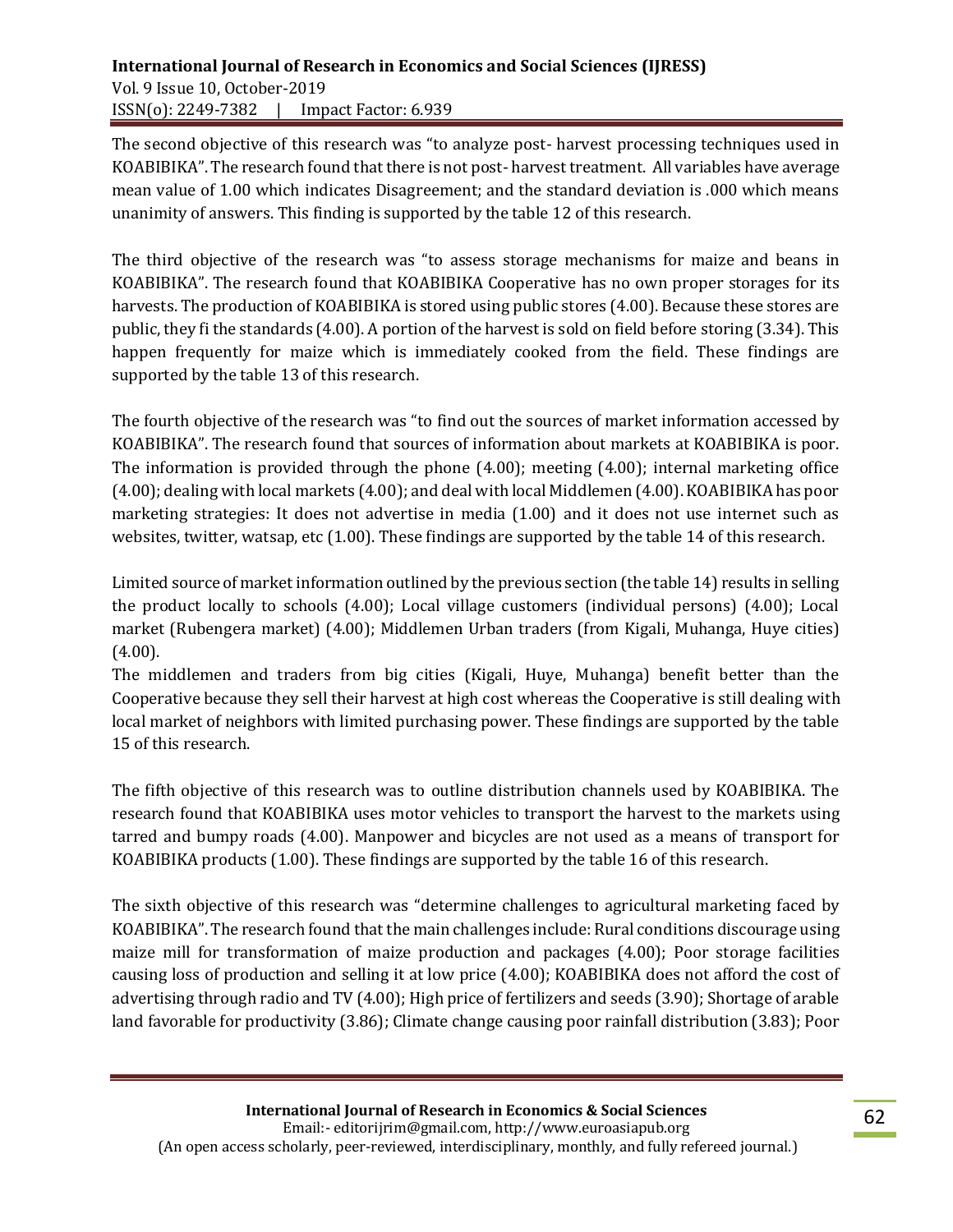road networks affecting distribution channels and lower the price (3.69); Poor access to market information affecting price (3.00). These findings are supported by the table 17 of this research.

### **12. CONCLUSION**

This research was about "Farmers Empowerment through Agricultural Marketing. A case of KOABIBIKA Cooperative (2015- 2019)". Specific objectives of the research were: Specific objectives of the research were: to examine the evolution of productivity of maize and beans in KOABIBIKA; to analyze post- harvest processing techniques used; to assess storage mechanisms for maize and beans; to find out the sources of market information accessed; to outline distribution channels; and to determine challenges to agricultural marketing faced by KOABIBIKA. The research used a mix of quantitative and qualitative research design where numerical data was collected through a questionnaire designed in form of four levels Likert scale; and non- numerical data was collected using open questions in the questionnaire; structured interview;

and participant observation. Quantitative data was analyzed using IBM SPSS Statistics 23 and the results were interpreted using qualitative data. The total population of the study was 782 members of KOABIBIKA including 439 men and 343 women. A sample of 87 key informants was determined using Yamane' formula; and respondents were selected using simple random sampling technique. Reliability test was conducted through piloting survey conducted on 10 members of Cooperative planting Coffee in Bwishyura Sector; and the Cronbach's Alpha coefficient found was .912 or 91% meaning excellent reliability.

### **Main findings of the research are the following:**

Respondents to the research included 56.3% male and 43.7% were female in proportion to gender shares among members of KOABIBIKA. 44.8% of respondents were aged between 31 and 35 years; 28.7% were aged between 36 and 40 years; 23.0% were aged above 40 years; and 3.4% were aged between 26 and 30 years. 55.2% of respondents were married; 26.4% were widows; 13.8 were single including single mothers; and 4.6% were divorced. 52.9% of respondents had primary education; 32.2% had informal education; 9.2% had secondary education and 5.7% had university education. 81.6% of respondents to this research have 5 years and above as members of KOABIBIKA; 18.6% have an experience of 4 years. And 93.1% of respondents were ordinal members and 3.4% were member of supervisory committee and board members respectively.

On the first objective of the research which was to examine the evolution of productivity of maize and beans in KOABIBIKA, the research found that KOABIBIKA Cooperative cultivate two types of Beans including Bush beans and Climbing beans. The research found that Climbing beans produce more yield than Bush beans. The surface for cultivating beans (both types) is 173 ha. In average, the production for Bush beans is 1.87 tonnes/ ha and the average total yield is 168.46 tonnes per year. For Climbing beans, the average production per hectare is 2.37 tonnes/ ha; and average production per year is 197 tonnes per year. The production of Bush and Climbing beans combined is estimated at an average of 365 tone per year. Maize alternate with beans over an area of 173 ha.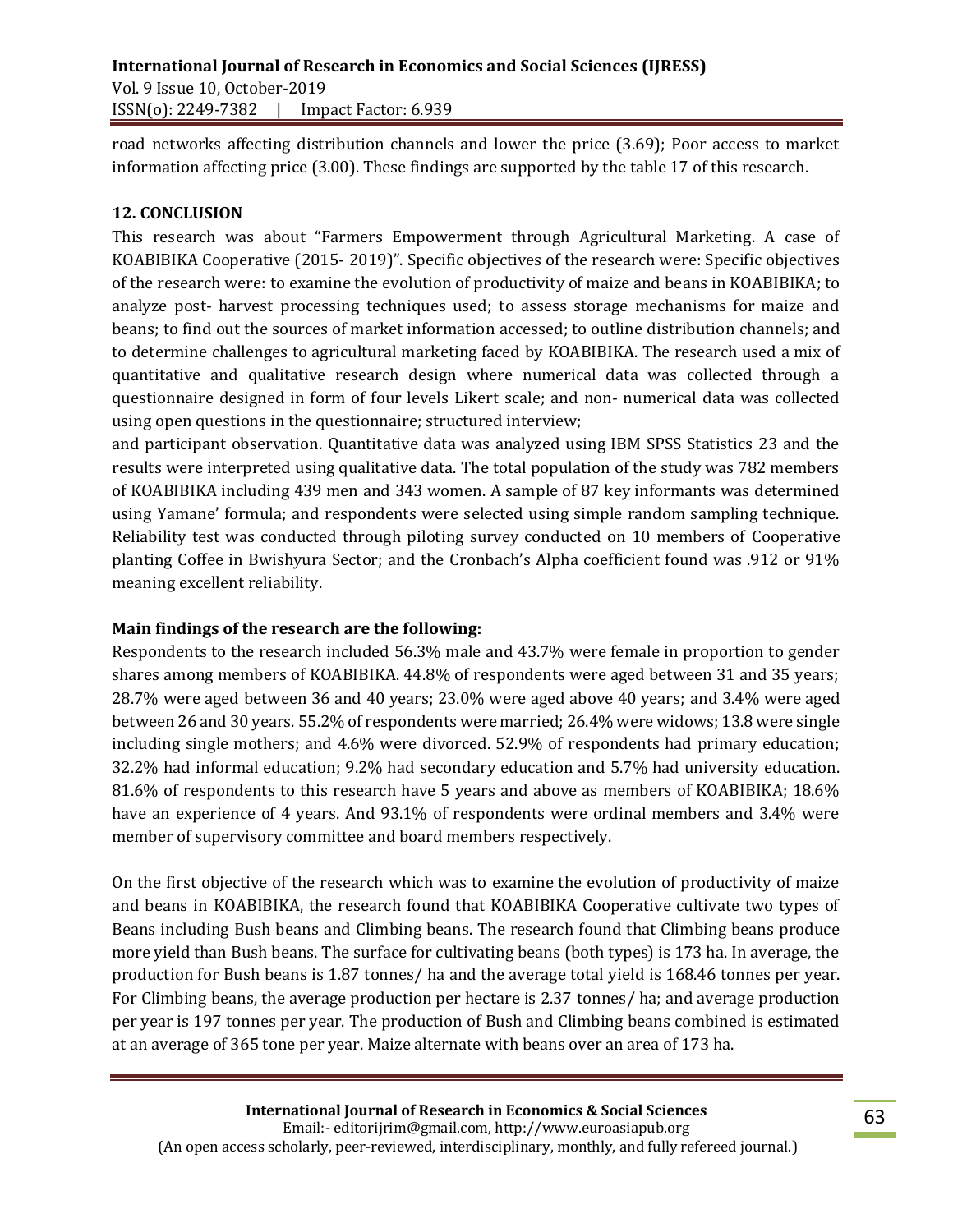Vol. 9 Issue 10, October-2019 ISSN(o): 2249-7382 | Impact Factor: 6.939

The research found that the production of maize is averaged at 3.85 tonnes/ ha; and the total production is estimated at an average of 667 tonnes per year. The main factors affecting productivity outlined by the research include:

Use of fertilizers (4.00); use of improved seeds (4.00); trainings (4.00); efforts targeting needs of the customers (3.55); and use of irrigation (3.00). These findings are supported by the table 11 of this research.

The second objective of this research was "to analyze post- harvest processing techniques used in KOABIBIKA". The research found that there is not post- harvest treatment. All variables have average mean value of 1.00 which indicates Disagreement; and the standard deviation is .000 which means unanimity of answers.

The third objective of the research was "to assess storage mechanisms for maize and beans in KOABIBIKA". The research found that KOABIBIKA Cooperative has no own proper storages for its harvests. The production of KOABIBIKA is stored using public stores (4.00). Because these stores are public, they fi the standards (4.00). A portion of the harvest is sold on field before storing (3.34). This happen frequently for maize which is immediately cooked from the field.

The fourth objective of the research was "to find out the sources of market information accessed by KOABIBIKA". The research found that sources of information about markets at KOABIBIKA is poor. The information is provided through the phone (4.00); meeting (4.00); internal marketing office (4.00); dealing with local markets (4.00); and deal with local Middlemen (4.00). KOABIBIKA has poor marketing strategies: It does not advertise in media (1.00) and it does not use internet such as websites, twitter, watsap, etc (1.00).

Limited source of market information outlined by the previous section (the table 14) results in selling the product locally to schools (4.00); Local village customers (individual persons) (4.00); Local market (Rubengera market) (4.00); Middlemen Urban traders (from Kigali, Muhanga, Huye cities) (4.00). The middlemen and traders from big cities (Kigali, Huye, Muhanga) benefit better than the Cooperative because they sell their harvest at high cost whereas the Cooperative is still dealing with local market of neighbors with limited purchasing power.

The fifth objective of this research was to outline distribution channels used by KOABIBIKA. The research found that KOABIBIKA uses motor vehicles to transport the harvest to the markets using tarred and bumpy roads (4.00). Manpower and bicycles are not used as a means of transport for KOABIBIKA products (1.00).

The sixth objective of this research was "determine challenges to agricultural marketing faced by KOABIBIKA". The research found that the main challenges include: Rural conditions discourage using maize mill for transformation of maize production and packages (4.00); Poor storage facilities causing loss of production and selling it at low price (4.00); KOABIBIKA does not afford the cost of advertising through radio and TV (4.00); High price of fertilizers and seeds (3.90); Shortage of arable land favorable for productivity (3.86); Climate change causing poor rainfall distribution (3.83); Poor road networks affecting distribution channels and lower the price (3.69); Poor access to market information affecting price (3.00).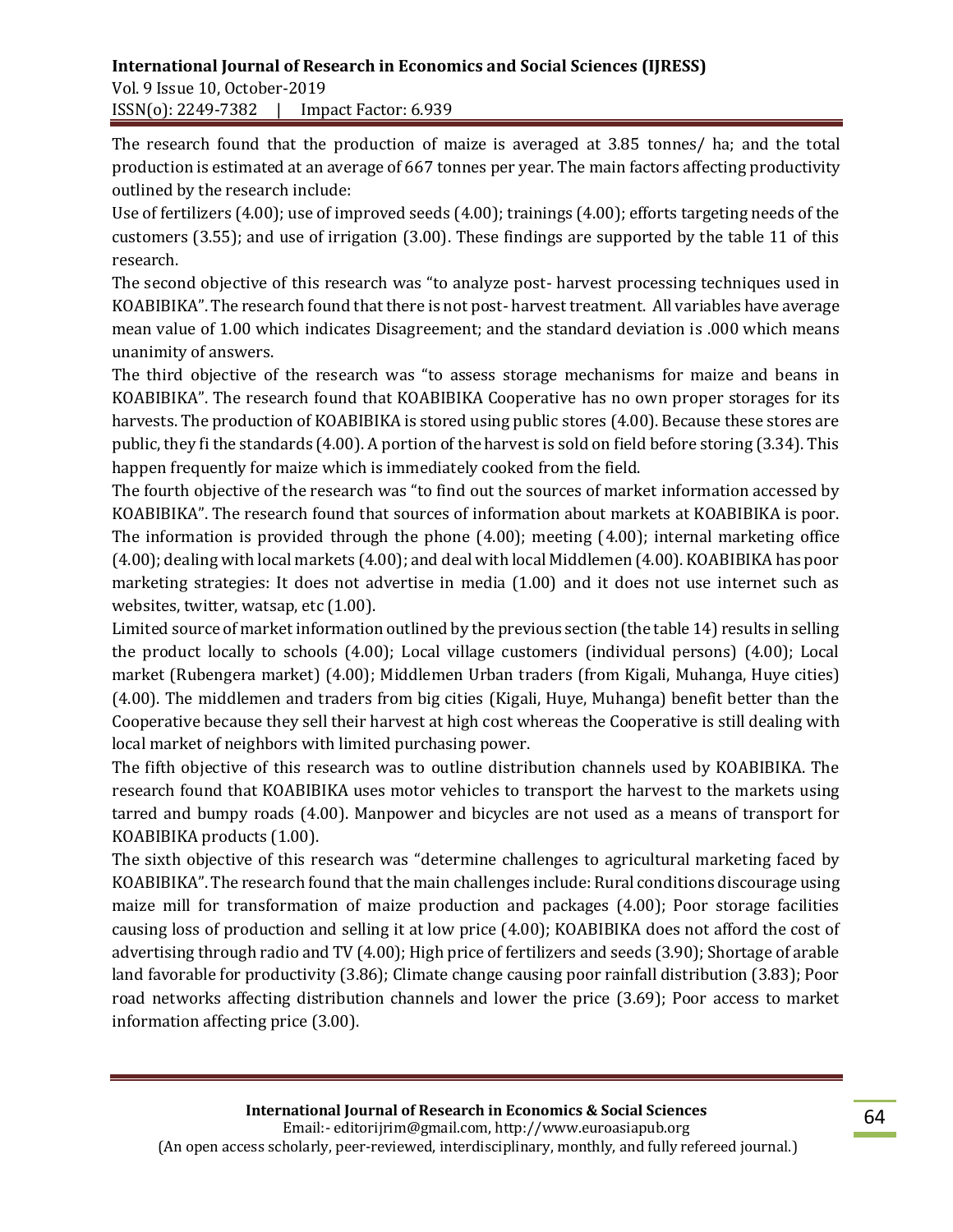#### **13. Recommendations**

#### **To KOABIBIKA**

For facing challenges and improving production and also diversifying the products, KOABIBIKA is recommended to adopt mechanized agriculture which is the process of using agricultural machinery to mechanize the work of agriculture, greatly increasing farm worker productivity. In fact, in modern times, powered machinery has replaced many farm jobs formerly carried out by manual labour. In this sense, KOABIBIKA should work with financial institutions and take a loan to import machines that can increase the production. Members will be engaged in other economic activities generating more income for the Cooperative. KOABIBIKA should use maize mill for transforming maize into flour which is sold at high price. By this tool, not only KOABIBIKA will sell maize but also its flour; and have diversified products of maize. Such flour will be sold at boarding schools and different markets. KOABIBIKA should also improve where it sources marketing information and initiate the use of internet and social media. Some regions of Rwanda and in the region (EAC) may have a crisis of famine whereas at KOABIBIKA there is crisis of lack of customers. Lastly, KOABIBIKA should improve its marketing strategies and advertise its products to big markets through radio, TV, and personnel visiting.

#### **REFERENCES**

- Almalki, S. (2016). Integrating Quantitative and Qualitative Data in Mixed Methods Research— Challenges and Benefits, Journal of Education and Learning; Vol. 5, No. 3; 2016.
- Ajayi, V. O. (2017). Primary Sources of Data and Secondary Sources of Data, Benue State University, Makurdi, DOI:10.13140/RG.2.2.24292.68481.

Cantore, N. (2010). The Crop Intensification Program in Rwanda: a sustainability analysis, UNDP.

Chokera, F., Ngwenya, T., & Munodawafa Njovo, M. (2014). The role of agricultural marketing on empowering rural farmers in Masvingo Province, Zimbabwe, European Journal of Business and Management, Vol.6, No.3, 2014, pp. 153- 163.

Dominici, G. (2009). From Marketing Mix to E-Marketing Mix: a Literature Overview and Classification, International Journal of Business and Management, Vol. 4, No 9, pp. 17- 24. GoR. (2000). Rwanda Vision 2020, Kigali.

- Haruna, A. & Baba, D. (21017). An appraisal of famers internet use for sourcing agricultural information in North –Western Nigeria. SHS Web of Conference, 33, DOI:10.1051/shsconf20173300051.
- Karani, K. D. & Wanjohi, J. (2017). Factors influencing marketing of agricultural produce among small-scale farmers: a case of sorhgum in Giaki location, Meru County Kenya, International Journal of Economics, Commerce and Management, Vol. V, Issue 8, August 2017, pp. 664- 678.
- Kiruthiga, K., Karthi, R. Daisy, B. A. (2015). Agricultural Marketing An Overview, International Journal of Scientific and Research Publications, Volume 5, Issue 4, April 2015.

Lampley, R. B., Sambo, I. A. & Hassan, A. A. (2016). Disseminating and promoting agricultural